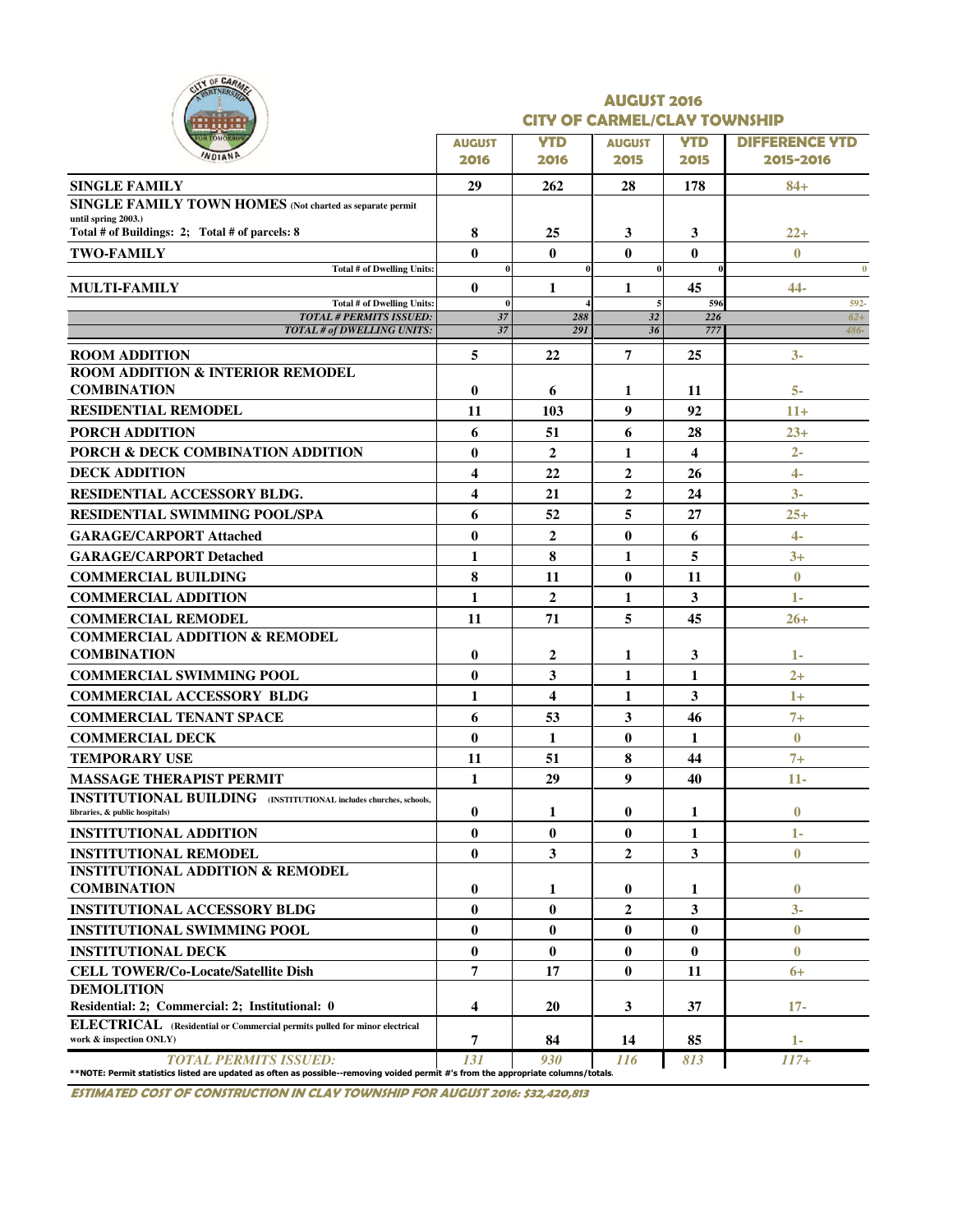## D.O.C.S. BUILDING & SIGN ACTIVITY AUGUST 2016

COMMERCIAL, INSTITUTIONAL, & MULTI-FAMILY - NEW STRUCTURES, ACCESSORY BUILDINGS, ADDITIONS, TENANT FINISHES, REMODELS, POOLS, DECKS (Institutional includes churches, schools & libraries)

| <b>Type of Construction</b>                                                                                                                                                                                                                                                                                                                                                                                                                                                                                                                                                                                                                                                                                                                                                                                                                                                                                                                                  | <b>Total Permits Issued</b> |  |  |  |  |  |  |  |  |  |
|--------------------------------------------------------------------------------------------------------------------------------------------------------------------------------------------------------------------------------------------------------------------------------------------------------------------------------------------------------------------------------------------------------------------------------------------------------------------------------------------------------------------------------------------------------------------------------------------------------------------------------------------------------------------------------------------------------------------------------------------------------------------------------------------------------------------------------------------------------------------------------------------------------------------------------------------------------------|-----------------------------|--|--|--|--|--|--|--|--|--|
| <b>PERMITS ISSUED</b>                                                                                                                                                                                                                                                                                                                                                                                                                                                                                                                                                                                                                                                                                                                                                                                                                                                                                                                                        |                             |  |  |  |  |  |  |  |  |  |
| <b>COMMERCIAL ACCESSORY STRUCTURE:</b><br>• Crew Carwash Canopy, 1250 S. Rangeline Rd.                                                                                                                                                                                                                                                                                                                                                                                                                                                                                                                                                                                                                                                                                                                                                                                                                                                                       |                             |  |  |  |  |  |  |  |  |  |
| <b>COMMERCIAL ADDITION:.</b><br>· Olivia on Main Pool Deck, 1111 W. Main St.                                                                                                                                                                                                                                                                                                                                                                                                                                                                                                                                                                                                                                                                                                                                                                                                                                                                                 |                             |  |  |  |  |  |  |  |  |  |
| <b>COMMERCIAL NEW STRUCTURE:</b><br><b>. Carmel Drive Self Storage Building 1, 765 W. Carmel Drive</b><br><b>• Carmel Drive Self Storage Building 2, 765 W. Carmel Drive</b><br><b>• Carmel Drive Self Storage Building 3, 765 W. Carmel Drive</b><br><b>. Carmel Drive Self Storage Building 4, 765 W. Carmel Drive</b><br><b>• Carmel Drive Self Storage Building 5, 765 W. Carmel Drive</b><br><b>• Carmel Drive Self Storage Building 6, 765 W. Carmel Drive</b><br>· 11939 Building, 11939 N. Meridian St.<br>. Baldwin and Chambers Building, 800 S. Rangeline Rd.                                                                                                                                                                                                                                                                                                                                                                                     |                             |  |  |  |  |  |  |  |  |  |
| COMMERCIAL TENANT FINISH / REMODEL:<br>• Convivio Italian Restaurant, 11505 N. Springmill Rd. #300<br>· Option Care, 867 W. Carmel Dr.<br>. My Plastic Surgery Center, 11450 N. Meridian St. #225<br>• DCL Pathology, 10291 N. Meridian St. #100, #150 & #160<br>• EyeLevel of Zionsville, 11145 N. Michigan Rd. #110<br>• Carmel Lakeside Marketing, 645 W. Carmel Dr. #160<br>· Divvy Canopy Remodel, 71 W. City Center Dr.<br>• Cones Creamery, 5790 E. Main St. #140<br>· Los Arroyos Mexican Restaurant, 11503 Springmill Rd. #100<br>. Northwest Radiology, 12188 N. Meridian St. Waiting Room<br><b>• Fresh Indian Grill,</b> 1420 W. Main Street Suite D<br>• The Windsor Group, 500 E. 96th St. #450<br>• Herman & Kittle, 500 E. 96 <sup>th</sup> St. #300<br>• Ed Martin Acura, 3800 E. 96th St.<br>• MedVet, 9650 Mayflower Park Dr.<br>· Indiana Fertility Institute, 10610 N. Pennsylvania St.<br>• Adesa, 12726 Hamilton Crossing Blvd. #2726 |                             |  |  |  |  |  |  |  |  |  |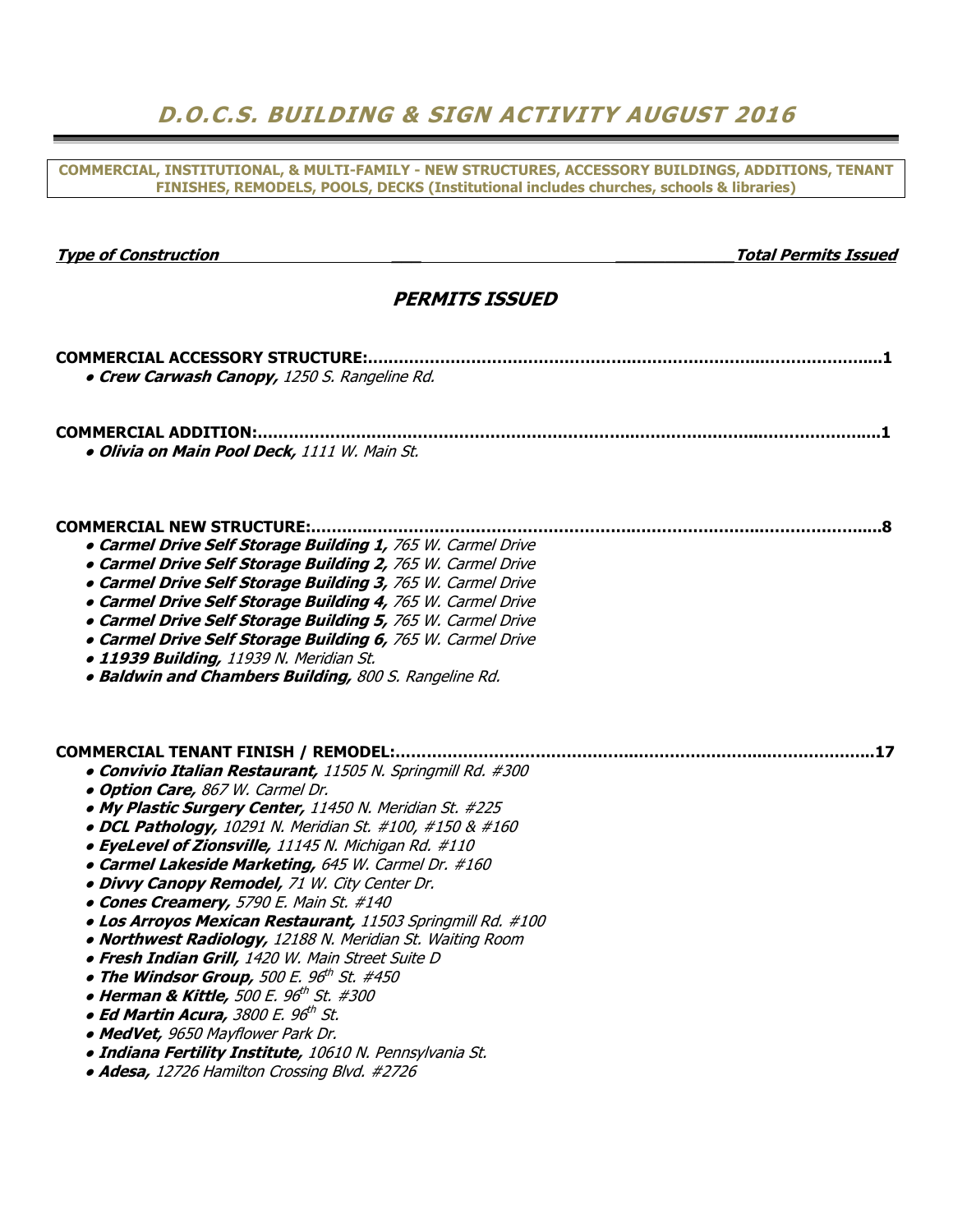### COMMERCIAL CERTIFICATES OF OCCUPANCY ISSUED

| <b>COMMERCIAL NEW STRUCTURE:</b><br>. The Bridges Building 1, 11529 Springmill Rd.<br>• The Bridges Building 4, 11435 Springmill Rd.<br><b>. Lake City Bank, 9640 N. Michigan Rd.</b> |
|---------------------------------------------------------------------------------------------------------------------------------------------------------------------------------------|
| <b>COMMERCIAL ACCESSORY STRUCTURE:</b><br><b>• Garrison Parking Garage, 1320 City Center Dr.</b>                                                                                      |
| <b>COMMERCIAL TENANT FINISH / REMODEL:</b>                                                                                                                                            |
| • Insurance Career Training, 2910 E. 96th St.                                                                                                                                         |
| . St. Vincent Physical Therapy, 1185 W. Carmel Dr.                                                                                                                                    |
| • Stryker Orthopedics, 12348 Hancock St.                                                                                                                                              |
| • Smoothie King, 1366 S. Rangeline Rd.                                                                                                                                                |
| • Brookfield Group, 12400 N. Meridian St. #150                                                                                                                                        |
| • Worth Collection, 280 E. $96^{\text{th}}$ St. #320                                                                                                                                  |
| • Langdon Mortgage, 250 E. 96 <sup>th</sup> St. 2 <sup>nd</sup> Floor                                                                                                                 |
| • Hylant Group, 10401 N. Meridian St. #200                                                                                                                                            |
| • Lash Lounge, 726 Adams St. #120                                                                                                                                                     |
| • Naturally Fine Foods, 111 W. Main St. #130                                                                                                                                          |
| <b>• Teriyaki Madness,</b> 12525 Old Meridian St. #140                                                                                                                                |

● PNC Bank, 11505 N. Illinois St.

### D.O.C.S. BUILDING & SIGN ACTIVITY AUGUST 2016

|                                                                                                                                                                                                                                                                                        |     | <b>AUGUST 2016 AUGUST 2015</b> |
|----------------------------------------------------------------------------------------------------------------------------------------------------------------------------------------------------------------------------------------------------------------------------------------|-----|--------------------------------|
| <b>TOTAL PERMITS ISSUED:</b> (EXCLUDING Water, Sewer, and Sign Permits)                                                                                                                                                                                                                | 131 | 116                            |
| <b>TOTAL WATER &amp; SEWER PERMITS:</b>                                                                                                                                                                                                                                                | 30  | 32                             |
| <b>TOTAL SIGN PERMITS:</b> (May not include signs approved for/with the issuance/guidelines of a Temporary Use permit)                                                                                                                                                                 | 28  | 39                             |
| <b>BUILDING INSPECTIONS PERFORMED:</b>                                                                                                                                                                                                                                                 | 629 | 491                            |
| (The # includes inspections by Urban Forestry; but does not include Carmel Fire Dept. or Code Enforcement inspections)<br><b>BUILDING PLAN REVIEWS:</b><br>(As of Feb. 2008: This # includes inspections plan reviews completed by the Building & Code staff for various permit types) | 106 | 94                             |
| <b>PUBLIC REQUEST FOR INFORMATION (RFI):</b>                                                                                                                                                                                                                                           | 45  | 32                             |

## D.O.C.S. NEWS AND NOTES AUGUST 2016

 ● Building Inspector Adam Schriner attended The International Code Council's Commercial & Residential Plan Review Institute in Myrtle Beach, SC the week of August 1-5.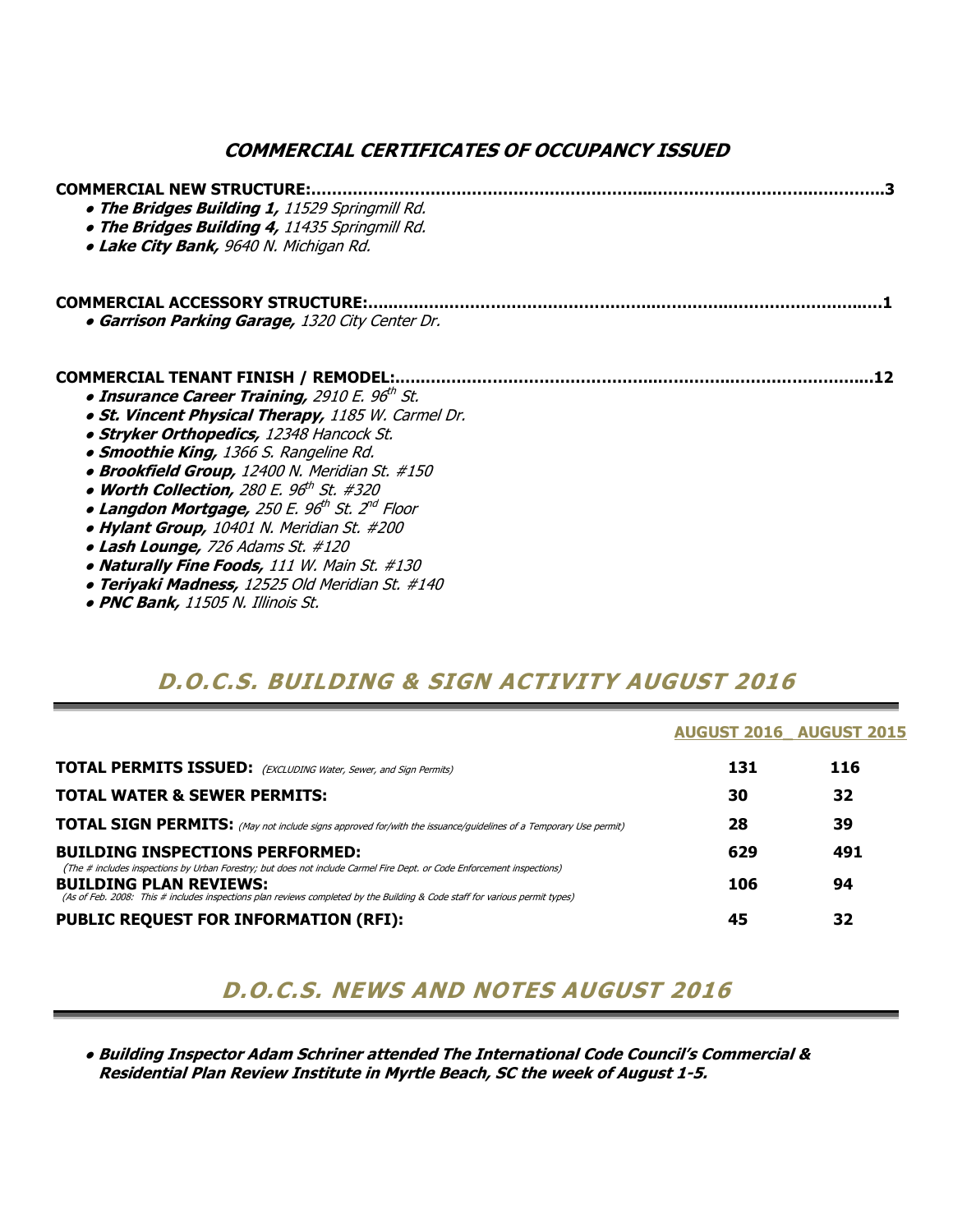### D.O.C.S. CODE ENFORCEMENT ACTIVITY AUGUST 2016

#### CODE ENFORCEMENT TASK REPORT SUMMARY FOR AUGUST 2016

| <b>COMPLAINTS RECEIVED</b> | <b>TOTAL:</b> | <b>INSPECTION STATISTICS</b> | TOTAL: |
|----------------------------|---------------|------------------------------|--------|
| <b>FMAIL</b>               |               | <b>NEW CASES</b>             | 52     |
| "MY CARMEL" APP            |               | INITIAL INSPECTIONS          | 33     |
| <b>PHONE</b>               | 20            | ABATEMENT                    | 8      |
| REFERRAL                   |               | INITIAL VIOLATION NOTICE     | 16     |
| <b>STAFF</b>               |               | <b>RE-INSPECTIONS</b>        | 83     |
| WALK-IN                    |               | <b>CLOSED CASES</b>          | 39     |

### CODE ENFORCEMENT MONTHLY REPORT FOR AUGUST 2016

| <b>TYPE OF COMPLAINT/VIOLATION</b> | <b>NEW CASES</b> | <b>TYPE OF COMPLAINT/VIOLATION</b>  | <b>NEW CASES</b> |
|------------------------------------|------------------|-------------------------------------|------------------|
| <b>BUILDING CODE VIOLATIONS</b>    | 3                | PROPERTY MAINTENANCE                | 8                |
| COMMERCIAL VEHICLE                 |                  | RECREATIONAL VEHICLE                |                  |
| <b>DUMPSTER</b>                    | 0                | RIGHT-OF-WAY OBSTRUCTION            |                  |
| <b>FARM ANIMALS</b>                | 0                | <b>SIDEWALK</b>                     | 0                |
| <b>FENCE VIOLATION</b>             | 0                | <b>SIGNS</b>                        | 103              |
| <b>GRASS OR WEEDS</b>              | 17               | TRASH/DEBRIS                        |                  |
| <b>HOME OCCUPATION</b>             | 0                | UNSAFE BUILDING                     | 0                |
| NOISE REGULATIONS                  | 0                | VEHICLE ON DISPLAY, ON LAWN OR JUNK | 5                |
| <b>OPEN AND ABANDONED</b>          | 0                | ZONING USE VIOLATIONS               |                  |
| <b>OUTDOOR STORAGE</b>             | 0                | <b>OTHER</b>                        |                  |
| PARKING IN LAWN/GREENBELT          | 4                | <b>TOTAL</b>                        | 148              |
|                                    |                  |                                     |                  |

#### FORECLOSURE MONITORING SUMMARY FOR AUGUST 2016

| <b>INSPECTION STATISTICS</b> | <b>TOTAL:</b> |
|------------------------------|---------------|
| <b>NEW CASES</b>             |               |
| INITIAL INSPECTIONS          |               |
| <b>ABATEMENT</b>             | $\mathcal{L}$ |
| INITIAL VIOLATION NOTICE     | 4             |
| <b>RE-INSPECTIONS</b>        | 56            |
| <b>CLOSED CASES</b>          |               |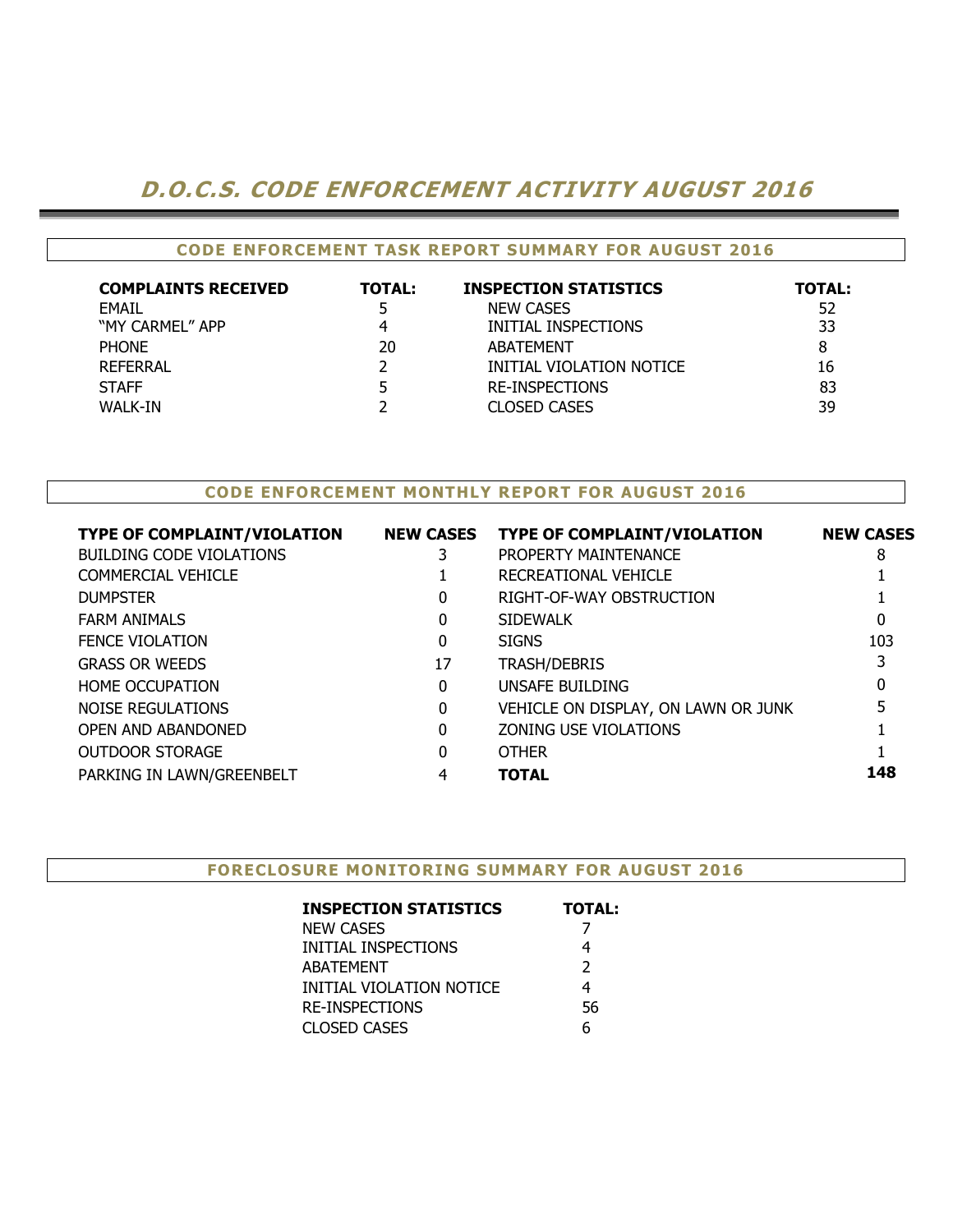#### DEPARTMENT OF COMMUNITY SERVICES INCOME REPORT AUGUST 1-31, 2016



| <b>TRANSACTION TYPE:</b>                                                                                                                                                       | <b>TRANSACTIONS:</b> | <b>TRANSACTIONS:</b>           |
|--------------------------------------------------------------------------------------------------------------------------------------------------------------------------------|----------------------|--------------------------------|
| <b>BUILDING PERMITS:</b> [Building permits includes the fee for full Certificate of Occupancy (C/O) or Substantial<br>Completion (C.S.C.) that will be issued, when required.] | 101                  | \$<br>161,590.39               |
| <b>DEMOLITION PERMITS:</b>                                                                                                                                                     | 3                    | \$<br>1,195.00                 |
| <b>ELECTRICAL PERMITS:</b> (Separate electrical/meter inspections-no other work being done.)                                                                                   | 4                    | \$<br>328.00                   |
| <b>LATE FEES:</b>                                                                                                                                                              | 1                    | \$<br>928.00                   |
| <b>MASSAGE THERAPIST PERMITS/RENEWALS:</b>                                                                                                                                     | 2                    | \$<br>40.00                    |
| RE-INSPECTION, ADDITIONAL INSPECTION, AND/OR TEMPORARY C/O /                                                                                                                   | 39                   | \$<br>8,125.20                 |
| C.S.C. FEES:                                                                                                                                                                   |                      |                                |
| PLAN AMENDMENT: (COMMERCIAL/INSTITUTIONAL)                                                                                                                                     | 0                    | \$                             |
| PLAN AMENDMENT: (RESIDENTIAL)                                                                                                                                                  | $\overline{2}$       | \$<br>501.00                   |
| <b>SPECIAL EVENT PERMITS:</b>                                                                                                                                                  | 7                    | \$<br>1,515.00                 |
| <b>TEMPORARY USE PERMITS/EXTENSIONS:</b>                                                                                                                                       | 6                    | \$<br>1,922.00                 |
| <b>ABATEMENT:</b>                                                                                                                                                              | 2                    | \$<br>478.00                   |
| <b>ADLS: (Applications)</b>                                                                                                                                                    | 0                    | \$                             |
| <b>ADLS AMENDMENTS:</b>                                                                                                                                                        | 1                    | \$<br>199.00                   |
| <b>COMMITMENT AMENDMENTS:</b>                                                                                                                                                  | 0                    | \$                             |
| <b>DEVELOPMENT PLAN:</b>                                                                                                                                                       | 0                    | \$                             |
| <b>DEVELOPMENT PLAN AMENDMENTS:</b>                                                                                                                                            | 0                    | \$<br>$\overline{\phantom{a}}$ |
| <b>HPR REVIEWS:</b>                                                                                                                                                            | 0                    | \$                             |
| <b>ORDINANCE AMENDMENT APPLICATIONS:</b>                                                                                                                                       | 0                    | \$                             |
| <b>PLAT VACATIONS:</b>                                                                                                                                                         | 0                    | \$                             |
| <b>PRIMARY PLATS:</b>                                                                                                                                                          | 1                    | \$<br>6,910.50                 |
| <b>PRIMARY PLAT AMENDMENTS:</b>                                                                                                                                                | 0                    | \$                             |
| <b>PUD ORDINANCES:</b>                                                                                                                                                         | $\overline{2}$       | \$<br>18,600.04                |
| <b>REZONE:</b>                                                                                                                                                                 | 0                    | \$                             |
| <b>SDR SITE PLAN REVIEWS:</b>                                                                                                                                                  | 0                    | \$                             |
| <b>SECONDARY PLATS / REPLATS:</b>                                                                                                                                              | 3                    | \$<br>13,360.00                |
| <b>SUBDIVISION WAIVERS:</b>                                                                                                                                                    | $\overline{c}$       | \$<br>1,484.00                 |
| <b>ZONING WAIVER:</b>                                                                                                                                                          | 1                    | \$<br>99.00                    |
| TAC ONLY APPLICATIONS:                                                                                                                                                         | 0                    | \$                             |
| <b>COMMITMENT AMENDMENT:</b>                                                                                                                                                   | 0                    | \$                             |
| <b>DEVELOPMENT STANDARDS VARIANCES:</b>                                                                                                                                        | 2                    | \$<br>1,621.00                 |
| <b>HEARING OFFICER REVIEWS:</b>                                                                                                                                                | 4                    | \$<br>1,274.00                 |
| <b>SPECIAL EXCEPTION VARIANCE:</b>                                                                                                                                             | 0                    | \$<br>$\overline{\phantom{0}}$ |
| <b>SPECIAL USES: (Inlcudes Special Use Amendments)</b>                                                                                                                         | 0                    | \$<br>$\overline{\phantom{a}}$ |
| <b>USE VARIANCES:</b>                                                                                                                                                          | 1                    | \$<br>2,223.00                 |
| <b>SIGN PERMITS:</b>                                                                                                                                                           | 25                   | \$<br>6,529.19                 |
| <b>ADMINSTRATIVE APPROVALS:</b>                                                                                                                                                | 0                    | \$                             |
| <b>APPEALS:</b>                                                                                                                                                                | 0                    | \$                             |
| MISC.: (COPIES/MAPS/DUPLICATE PLARCARDS/ETC)                                                                                                                                   | 4                    | \$<br>74.00                    |
| <b>ZONING DETAILS/LETTER:</b>                                                                                                                                                  | 0                    | \$                             |
| PARK & RECREATION IMPACT FEE: (PRIF)                                                                                                                                           | 33                   | \$<br>80,424.00                |
| <b>TOTALS:</b>                                                                                                                                                                 |                      |                                |
| <b>GENERAL FUND #101:</b>                                                                                                                                                      |                      | \$<br>229,095.32               |
| <b>PRIF ACCOUNT # 106:</b>                                                                                                                                                     |                      | \$<br>80,424.00                |
| <b>UTILITY FEES: (Sewer/Water permits)</b>                                                                                                                                     |                      | \$<br>101,081.00               |
| <b>TOTAL DEPOSIT:</b>                                                                                                                                                          |                      | \$<br>410,600.32               |
| Last Month's General Fund Deposit:                                                                                                                                             |                      | \$<br>132,966.84               |
| <b>Last Month's Total Deposit:</b>                                                                                                                                             |                      | \$<br>244,792.84               |

NOTE: Receipts were deposited for 23 business days this month.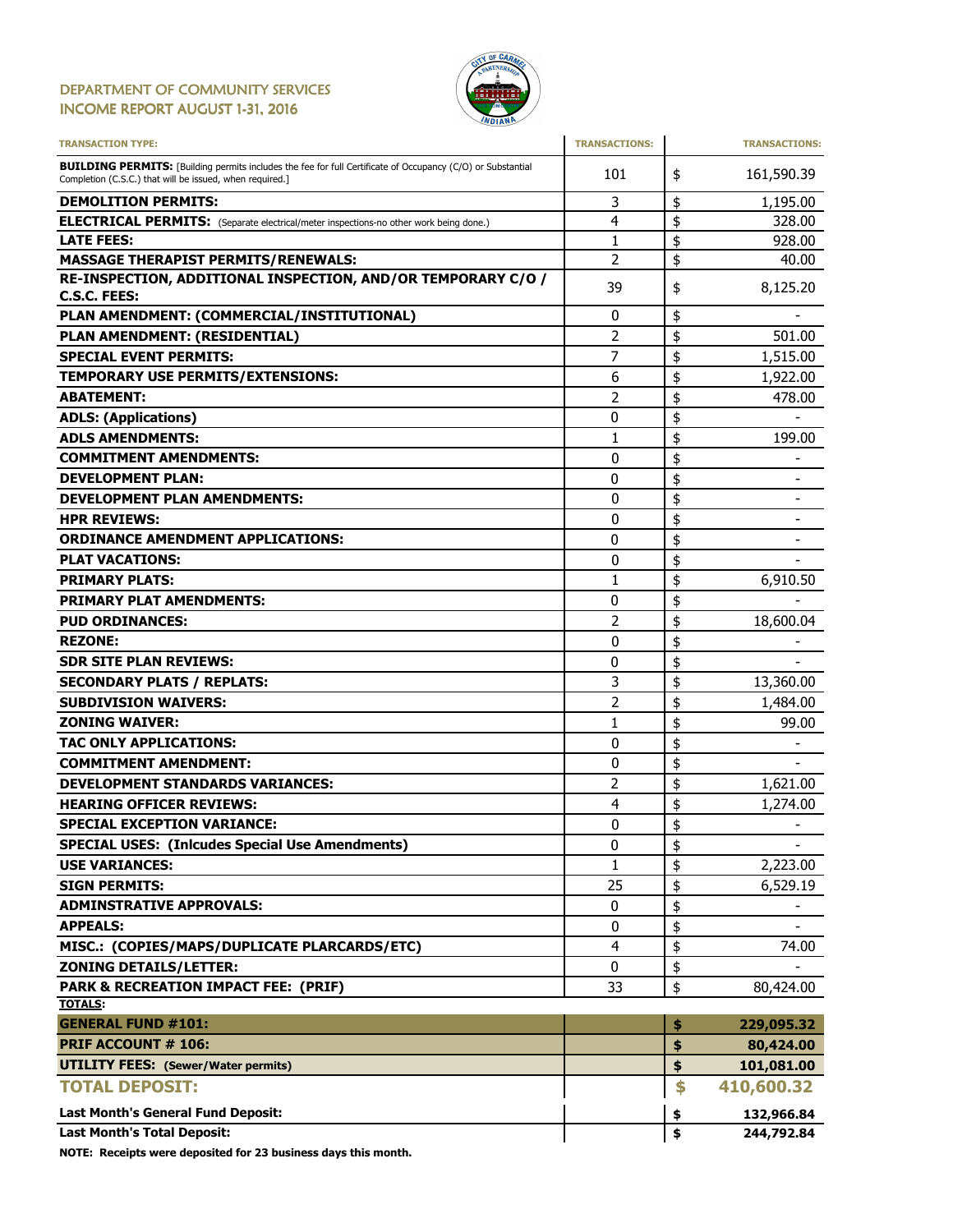| Issue<br>Date | Status | Permit<br><b>NO</b> | Subdiv Name                    | <b>Property Address</b>              | Permit Type Description            | Estimated<br>Cost of<br>onstructio | Sq Ft          | <b>Contractor Name</b>                       | <b>Contractor Address</b>           | Cont.City             | ਜੈਸ਼ੀ ਵ | Cont.Phone<br>Cont<br>Zip              | Propety Owner (as listed<br>per applicant) | Owner Adrs                                    | Owner City          | Owner<br>State | Owne<br>Zip |
|---------------|--------|---------------------|--------------------------------|--------------------------------------|------------------------------------|------------------------------------|----------------|----------------------------------------------|-------------------------------------|-----------------------|---------|----------------------------------------|--------------------------------------------|-----------------------------------------------|---------------------|----------------|-------------|
| 08/01/16      |        | 16060237            | <b>BROOKS BEND</b>             | 2994 WEATHERSTONE DR                 | RESIDENTIAL ADDITION-ROOM(S)       | \$25,000                           | 248            | <b>JULBRANDSEN, ERIC</b>                     | 2994 WEATHERSTONE DR                | CARMEL                |         | 46032                                  | GULBRANDSEN, ERIC                          | 2994 WEATHERSTONE DR                          | CARMEL              |                | 46032       |
|               |        | 16070104            |                                | 1111 W MAIN ST - POOL DECK           | COMMERCIAL ADDITION                | \$350,000                          | 4,265          | KEYSTONE CONSTRUCTION                        | 47 PENNSYLVANIA ST S 10TH FLR       | <b>INDIANAPOLIS</b>   |         |                                        | 6204 (317) 636-2000 KEYSTONE CONSTRUCTION  | 47 PENNSYLVANIA ST S 10TH FLR                 | <b>INDIANAPOLIS</b> |                | 46204       |
|               |        | 16070114            |                                | 2525 W 141 ST - TEMPORARY CELL TOWER | <b>COMMERCIAL CELL TOWER</b>       | \$10,000                           | 25             | <b>BLACKFOOT SOLUTIONS</b>                   | 9155 E 146TH ST SUITE B             | NOBLESVILLE           |         | 6060<br>(317) 774-5584                 | BETTY J TUCKER + MEM TRUST CO              | 2525 W 141ST ST                               | CARMEL              |                | 46032       |
|               |        | 16070137            | JACKSON'S GRANT ON WILLIAMS CR | 12132 HOBBY HORSE DF                 | RESIDENTIAL SINGLE FAMILY DWELLING | \$502,459                          | 3.935          | OLD TOWN DESIGN                              | 132 S RANGELINE RD STE 200          | CARMEL                |         | 16032                                  | (317) 626-8486 LORENZEN, RALF & LAURA      | 12132 HOBBY HORSE DR                          | CARMEI              |                | 46032       |
|               |        | 16070139            | <b>HADLEY GROVE</b>            | 2580 HADLEY GROVE SOUTH DR           | RESIDENTIAL SINGLE FAMILY DWELLING | \$286,355                          | 3.921          | <b>M/I HOMES</b>                             | 8500 KEYSTONE CROSSING              | <b>INDIANAPOLIS</b>   |         | 16240<br>(317) 255-9900 M/I HOMES      |                                            | 8500 KEYSTONE CROSSING STE 590                | NDIANAPOLIS         |                | 46240       |
|               |        | 16070149            | JACKSON'S GRANT ON WILLIAMS CR | 12315 JACKSONS GRANT BLVD            | EMPORARY USE MODEL HOME            | \$0                                | $\Omega$       | AVID WEEKLEY HOMES                           | 9310 NORTH MERIDIAN STREET, STE 100 | <b>NDIANAPOLIS</b>    |         | 6260<br>317) 669-860                   | DAVID WEEKLEY HOMES                        | 9310 NORTH MERIDIAN STREET, STE 1             | <b>INDIANAPOLIS</b> |                | 46260       |
| 08/02/16      |        | 6070074             | AKES AT TOWNE ROAD, THE        | 2540 WINELAND CREEK DR               | RESIDENTIAL PORCH ADDITION         | \$8,000                            | 280            | GRAY, EDMOND V                               | 540 WINELAND CREEK DR               | <b>ARMEI</b>          |         | 607                                    | GRAY, EDMOND \                             | 2540 WINELAND CREEK DF                        | <b>ARMEI</b>        |                | 46074       |
|               |        | 16070129            | THE SANCTUARY AT 116TH STREET  | 11997 SPARROW HAWK PL                | RESIDENTIAL SINGLE FAMILY DWELLING | \$380,000                          | 5,433          | RYAN HOMES INC                               | 8425 WOODFIELD CROSSING STE 310W    | <b>INDIANAPOLIS</b>   |         | 16240                                  | (317) 819-2623 RYAN HOMES INC              | 8425 WOODFIELD CROSSING STE 310V INDIANAPOLIS |                     |                | 46240       |
|               |        | 16070135 4          |                                | 3822 PINTO DR                        | RESIDENTIAL SINGLE FAMILY DWELLING | \$350,373                          | 5,632          | ALATLANTIC HOMES OF INDIAN                   | 9025 NORTH RIVER RD, SUITE 100      | NDIANAPOLIS           |         | 6240<br>(317) 846-2783                 | <b>CALATLANTIC HOMES</b>                   | 9025 N RIVER RD                               | NDIANAPOLIS         |                | 46240       |
|               |        | 16070145 75         | <b>OVERBROOK FARMS</b>         | 14353 OVERBROOK DR                   | RESIDENTIAL SINGLE FAMILY DWELLING | \$381,700                          | 7,674          | <b>ISCHER HOMES</b>                          | 6602 E. 75TH ST STE 400             | <b>INDIANAPOLIS</b>   |         | 6250 (317) 348-2500 FISCHER HOMES      |                                            | 6602 E. 75TH ST STE 400                       | <b>INDIANAPOLIS</b> |                | 46250       |
|               |        | 16070146            | VILLAGE OF WESTCLAY            | 13225 FROGMORE ST                    | RESIDENTIAL SINGLE FAMILY DWELLING | \$510,000                          | 6,144          | PULTE HOMES OF INDIANA                       | 1590 N MERIDIAN ST #530             | CARMEL                |         | 16032                                  | (317) 575-2350 PULTE HOMES                 | 1590 N. MERIDIAN ST #530                      | CARMEL              |                | 46032       |
| 08/03/16      |        | 16060048            |                                | 11505 N SPRING MILL RD STE 300       | COMMERCIAL TENANT FINISH           | \$350,000                          | 3,023          | SPIGA, LLC                                   | 5033 VICTORIA RD                    | INDIANANPOLIS         |         | 6228 (317) 490-6614 THE BRIDGES II LLC |                                            | 600 E 96TH ST, STE 150                        | <b>INDIANAPOLIS</b> |                | 46240       |
|               |        | 1608001             |                                | 465 WB TO US 31 SB RAMP              | ELECTRICAL PERMIT/INSPECTION       | \$0                                | $\Omega$       | THE HOOSIER CO                               | 5421 W 86TH ST                      | <b>INDIANAPOLIS</b>   |         | (317) 872-8125 INDOT<br>16268          |                                            | <b>8 SOUTH BROADWAY ST</b>                    | GREENFIELD          |                | 46140       |
|               |        | 16080016            | 125 NEWARK                     | 1031 OSWEGO RD                       | ELECTRICAL PERMIT/INSPECTION       | \$0                                | $\Omega$       | <b>BARTH ELECTRIC</b>                        | 1934 N ILLINOIS                     | <b>INDIANAPOLIS</b>   |         | 6202 (317) 924-6226 CROOKS, CHERYL     |                                            | 1031 OSWEGO ROAD                              | CARMEL              |                | 46032       |
| 08/04/16      |        | 1607003             | CARMEL SCIENCE AND TECHNOLOGY  | 765 W CARMEL DR - BUILDING           | COMMERCIAL NEW STRUCTURE           | \$529,854                          | 11,202         | HAMROCK BUILDERS                             | 800 WESTPOINT DR #200               | <b>NDIANAPOLIS</b>    |         | (317) 863-3358<br>6256                 | SHAMROCK BUILDERS                          | 800 WESTPOINT DR #200                         | NDIANAPOLIS         |                | 46256       |
|               |        | 1607009             | CARMEL SCIENCE AND TECHNOLOGY  | 765 W CARMEL DR - BUILDING 2         | <b>COMMERCIAL NEW STRUCTURE</b>    | \$165,000                          | 4,005          | <b>SHAMROCK BUILDERS</b>                     | 9800 WESTPOINT DR #200              | <b>INDIANAPOLIS</b>   |         | 16256                                  | (317) 863-3358 SHAMROCK BUILDERS           | 9800 WESTPOINT DR #200                        | NDIANAPOLIS         |                | 16256       |
|               |        | 16070092            | CARMEL SCIENCE AND TECHNOLOGY  | 765 W CARMEL DR - BUILDING 3         | COMMERCIAL NEW STRUCTURE           | \$120,000                          | 2,860          | <b>HAMROCK BUILDERS</b>                      | 9800 WESTPOINT DR #200              | <b>INDIANAPOLIS</b>   |         | 6256                                   | (317) 863-3358 SHAMROCK BUILDERS           | 9800 WESTPOINT DR #200                        | NDIANAPOLIS         |                | 46256       |
|               |        | 1607009             | CARMEL SCIENCE AND TECHNOLOGY  | 765 W CARMEL DR - BUILDING 4         | COMMERCIAL NEW STRUCTURE           | \$120,000                          | 2,860          | <b>HAMROCK BUILDERS</b>                      | 9800 WESTPOINT DR #200              | <b>INDIANAPOLIS</b>   |         | 6256                                   | (317) 863-3358 SHAMROCK BUILDERS           | 9800 WESTPOINT DR #200                        | <b>NDIANAPOLIS</b>  |                | 46256       |
|               |        | 16070094            | CARMEL SCIENCE AND TECHNOLOGY  | '65 W CARMEL DR - BUILDING !         | <b>COMMERCIAL NEW STRUCTURE</b>    | \$150,000                          | 3,958          | HAMROCK BUILDERS                             | 800 WESTPOINT DR #200               | NDIANAPOLIS           |         | 6256<br>317) 863-3358                  | SHAMROCK BUILDERS                          | 800 WESTPOINT DR #200                         | NDIANAPOLIS         |                | 46256       |
|               |        | 16070095            | CARMEL SCIENCE AND TECHNOLOGY  | 65 W CARMEL DR - BUILDING            | COMMERCIAL NEW STRUCTURE           | \$2,000,000                        | 54.141         | HAMROCK BUILDERS                             | 800 WESTPOINT DR #200               | NDIANAPOLIS           |         | 6256<br>317) 863-335                   | SHAMROCK BUILDER                           | 9800 WESTPOINT DR #200                        | NDIANAPOLIS         |                | 16256       |
|               |        | 16070111            | /2 EDEN GLEN                   | 1821 EDEN GLEN DR                    | <b>ESIDENTIAL REMODEL</b>          | \$10,000                           | 60             | <b>ENE DEARDORF &amp; COMPANY</b>            | 8074 RAVEN ROCK CT                  | <b>NDIANAPOLIS</b>    |         | 6256<br>(317) 578-8488                 | LACH. DAVID & JULIE                        | 1821 EDEN GLEN                                | CARMEL              |                | 46033       |
|               |        | 6070125             |                                | 1250 S RANGE LINE RD - CANOPY        | COMMERCIAL ACCESSORY STRUCTURE     | \$60,000                           | 1100           | <b>JAMILTON DESIGNS</b>                      | 1988 FISHERS CROSSING DR            | <b>ISHERS</b>         |         | 880a<br>$(317)$ 558-7931               | CREW CARWASH                               | 0251 HAGUE RD                                 | NDIANAPOLIS         |                | 46256       |
|               |        | 16070160            | <b>NEWARK</b>                  | 833 OSWEGO RD                        | RESIDENTIAL SINGLE FAMILY DWELLING | \$320,000                          | 6,697          | REES HOMES                                   | 900 E 96TH ST                       | NDIANAPOLIS           |         | 6270                                   | <b>DREES HOMES</b>                         | 900 E 96TH ST #100                            | NDIANAPOLIS         |                | 46240       |
|               |        | 16080036            | <b>BRANDYWINE</b>              | 3906 SHELBORNE CT                    | ELECTRICAL PERMIT/INSPECTION       | \$0                                | $\Omega$       | <b>BIDDLE, WES</b>                           | 1401 S MADISON ST                   | <b>BLOOMINGTON</b>    |         | 7403 (812) 325-5164 DIAL, GEORGE       |                                            | 3906 SHELBORNE CT                             | CARMEL              |                | 46032       |
| 08/05/16      |        | 16070046            | CARMEL SCIENCE AND TECHNOLOGY  | 867 W CARMEL DR                      | <b>COMMERCIAL REMODEL</b>          | \$325,000                          | 11,077         | <b>BUILDSMART CONSTRUCTION, L</b>            | 599 INDUSTRIAL DR #316              | CARMEL                |         | 16032<br>$(317)$ 296-8090              | HENDRICKS COMMUNITY PROPERT                | E 525 THIRD ST #300                           | <b>BELOIT</b>       |                | 53511       |
|               |        | 16070159            | <b>WALTER'S ROLLING ACRES</b>  | 10 CIRCLE DR                         | RESIDENTIAL DECK ADDITION          | \$12,000                           | 836            | <b>IOUSE, JOSHUA &amp; ANDREA</b>            | 10 CIRCLE DR                        | CARMEL                |         | 6032                                   | HOUSE, JOSHUA & ANDREA                     | 10 CIRCLE DR                                  | CARMEL              |                | 46032       |
| 08/08/16      |        | 16070126            |                                | 12890 OLD MERIDIAN ST                | <b>EMPORARY USE MODEL HOME</b>     | \$0                                | $^{\circ}$     | EDWARD ROSE DEVELOPMENT CO                   | 11611 N MERIDIAN ST #800            | <b>INDIANAPOLIS</b>   |         | 6032                                   | (317) 569-7656 EDWARD ROSE DEVELOPMENT CO  | 11611 N. MERIDIAN STREET, SUITE 800           | CARMEL              |                | 46032       |
|               |        | 16070162            | JACKSON'S GRANT ON WILLIAMS CR | 175 FRENZEL PKWY                     | RESIDENTIAL SINGLE FAMILY DWELLING | \$519,000                          | 5,502          | <b>DAVID WEEKLEY HOMES</b>                   | 9310 NORTH MERIDIAN STREET. STE 100 | <b>INDIANAPOLIS</b>   |         | 6260                                   | (317) 669-8500 DAVID WEEKLEY HOMES         | 9310 NORTH MERIDIAN STREET, STE               | <b>INDIANAPOLIS</b> |                | 46260       |
|               |        | 1608000             |                                | 50 CONGRESSIONAL BLVD #310           | EMPORARY USE SPECIAL EVENT         | \$0                                |                | RINKS, JOHN                                  | 550 CONGRESSIONAL BLVD              | <b>ARMEL</b>          |         | 6032                                   | 550 REI PERENNIAL, LLC                     | 1711 N PENNSYLVANIA ST #200                   | CARMEL              |                | 46032       |
|               |        | 16080026            | MOFFITT FARM AT PRAIRIE VIEW   | 5915 WILLIAM CONNER WAY              | RESIDENTIAL DECK ADDITION          | \$35,120                           | 25             | <b>HE DECK STORE</b>                         | 1322 W 96TH ST                      | <b>INDIANAPOLIS</b>   |         | 317) 471-0400<br>6268                  | <b>TENBRINK, RON</b>                       | 5915 WILLIAM CONNER WAY                       | CARMEL              |                | 16032       |
|               |        | 16080033            | SUN MUNDY ONE TWO THREE        | 10679 N MICHIGAN RD                  | EMPORARY USE SPECIAL EVENT         | \$0                                | $\Omega$       | <b>JARSH SUPERMARKETS</b>                    | 800 CROSSPOINT BLVD                 | <b>INDIANAPOLIS</b>   |         | 6256                                   | <b>MSI NORTH MICHIGAN ROAD ZION:</b>       | 10679 MICHIGAN RD N                           | ZIONSVILLE          |                | 46077       |
|               |        | 16080034            |                                | 4850 E MAIN ST                       | EMPORARY USE SPECIAL EVENT         | \$0                                | $\Omega$       | CARMEL LUTHERAN CHURCH                       | 1850 MAIN ST                        | CARMEL                |         | 6033                                   | CARMEL LUTHERAN MISSOURI SY                | 4850 131ST ST B                               | CARMEL              |                | 46033       |
| 08/09/16      |        | 16070130            | VILLAGE OF MOUNT CARMEL        | 111 BENNETT DR                       | RESIDENTIAL SWIMMING POOL          | \$1,700                            | 1,248          | NEWKIRK, SANDRA                              | 11 BENNETT RD                       | CARMEL                |         | 6032                                   | NEWKIRK, SANDRA                            | 11 BENNETT RD                                 | CARMEL              |                | 46032       |
|               |        | 16080003            | CHERRY CREEK ESTATES           | 6059 TANANA DR                       | RESIDENTIAL REMODEL                | \$34,000                           | 990            | CARVANA, JOSH                                | 6059 TANANA DR                      | CARMEL                |         | 16033                                  | CARUANA, JOSHUA P & LAUREL A               | 6059 TANANA DR                                | CARMEL              |                | 46033       |
|               |        | 16080048            | 205 HARROWGATE                 | 191 HARROWGATE DR                    | ELECTRICAL PERMIT/INSPECTION       | \$0                                | $\overline{0}$ | KINDER ELECTRIC                              | 9087 TECHNOLOGY DRIVE               | <b>FISHERS</b>        |         | 6038 (317) 842-0809 MAYNARD, KENYON    |                                            | 191 HARROWGATE DR                             | CARMEL              |                | 46032       |
| 08/10/16      |        | 1606023             |                                | 11939 N MERIDIAN ST                  | COMMERCIAL NEW STRUCTURE           | \$6,000,000                        | 60,000         | <b>ITIMARK</b>                               | 350 E NEW YORK ST., #200            | <b>INDIANAPOLIS</b>   |         | 6204<br>(317) 577-7900                 | 11939 OFFICE LLC                           | 350 E NEW YORK ST #200                        | <b>NDIANAPOLIS</b>  |                | 46204       |
|               |        | 1608000             |                                | 1450 N MERIDIAN ST #225              | <b>COMMERCIAL TENANT FINISH</b>    | \$40,000                           | 384            | <b>INNOVATIVE HOMES AND</b><br>EMODELING LLC | 175 WILLIAMSBURG LN                 | <b>ZIONSVILLE</b>     |         | 6077<br>(317) 507-7761                 | FIDELITY MERIDIAN LLC                      | 602 CAPITOL N ST                              | <b>NDIANAPOLIS</b>  |                | 46204       |
|               |        | 16080008            | <b>GRANDIN HALL</b>            | 4568 JACKIE SPRING CT                | RESIDENTIAL PORCH ADDITION         | \$40,000                           | 289            | <b>IVE EXTERIOR DESIGN</b>                   | 2595 CUMBERLAND RD                  | <b>FISHERS</b>        |         | 6038<br>(317) 753-1225                 | BAILEY, CHAD & ANGELA                      | 4568 JACKIE SPRING CT                         | CARMEL              |                | 46033       |
|               |        | 16080009            | VILLAGE OF WESTCLAY            | 2345 FINCHI FY RD                    | <b>RESIDENTIAL PORCH ADDITION</b>  | \$30,000                           | 253            | <b>IVE EXTERIOR DESIGN</b>                   | 2595 CUMBERLAND RD                  | <b>ISHERS</b>         |         | (317) 753-1225<br>6038                 | MORGAN, JENNIE                             | 2345 FINCHLEY RD                              | CARMEL              |                | 16032       |
|               |        | 1608001             | CLAYBOURNE                     | 13284 SALAMONE WAY                   | RESIDENTIAL REMODEL                | \$20,000                           | 1,022          | <b>DLIVEWOOD CONSTRUCTION,</b>               | 4525 WHISPER WIND DR                | CARMEL                |         | <b>SO32</b><br>317) 456-6070           | REISTER, CURTIS K & CHRISTINA AN           | 13284 SALAMONE WAY                            | <b>ARMEL</b>        |                | 46074       |
|               |        | 1608001             |                                | 4141 W 116 ST                        | RESIDENTIAL PORCH ADDITION         | \$50,000                           | 768            | <b>GONZALEZ, MAURICIO R</b>                  | 33 W 161ST ST                       | <b>NESTFIELD, IN-</b> |         |                                        | LEWIN, RENE                                | 141 116TH ST                                  | CARMEL              |                | 46033       |
|               |        | 16080019            | <b>JOHNSON ACRES</b>           | 1649 WHITE ASH DR                    | RESIDENTIAL REMODEL                | \$22,950                           | 739            | BOOHER BUILDING &                            | 67 E GARNER RD #200                 | <b>BROWNSBURG</b>     |         | 6112 (317) 852-5546                    | FROST, BRIAN & JENNIFER                    | 1649 WHITE ASH DR                             | CARMEL              |                | 46033       |
|               |        | 1608002             | 194 HARROWGATE                 | 8 LANSDOWNE LN                       | <b>RESIDENTIAL REMODEL</b>         | \$15,900                           | 96             | CJB BUILDERS GROUPP LLC                      | 175 HARROWGATE DR                   | CARMEL                |         | 46033                                  | GASTINEAU, JEFF                            | 8 LANSDOWNE LN                                | CARMEL              |                | 46033       |
|               |        |                     |                                | 131<br><b>Total Permits:</b>         |                                    |                                    |                | <b>Total Estimated Cost of Construction:</b> | \$32,420,813.00                     |                       |         | Total Sq.Ft.:                          | 498,500                                    |                                               |                     |                |             |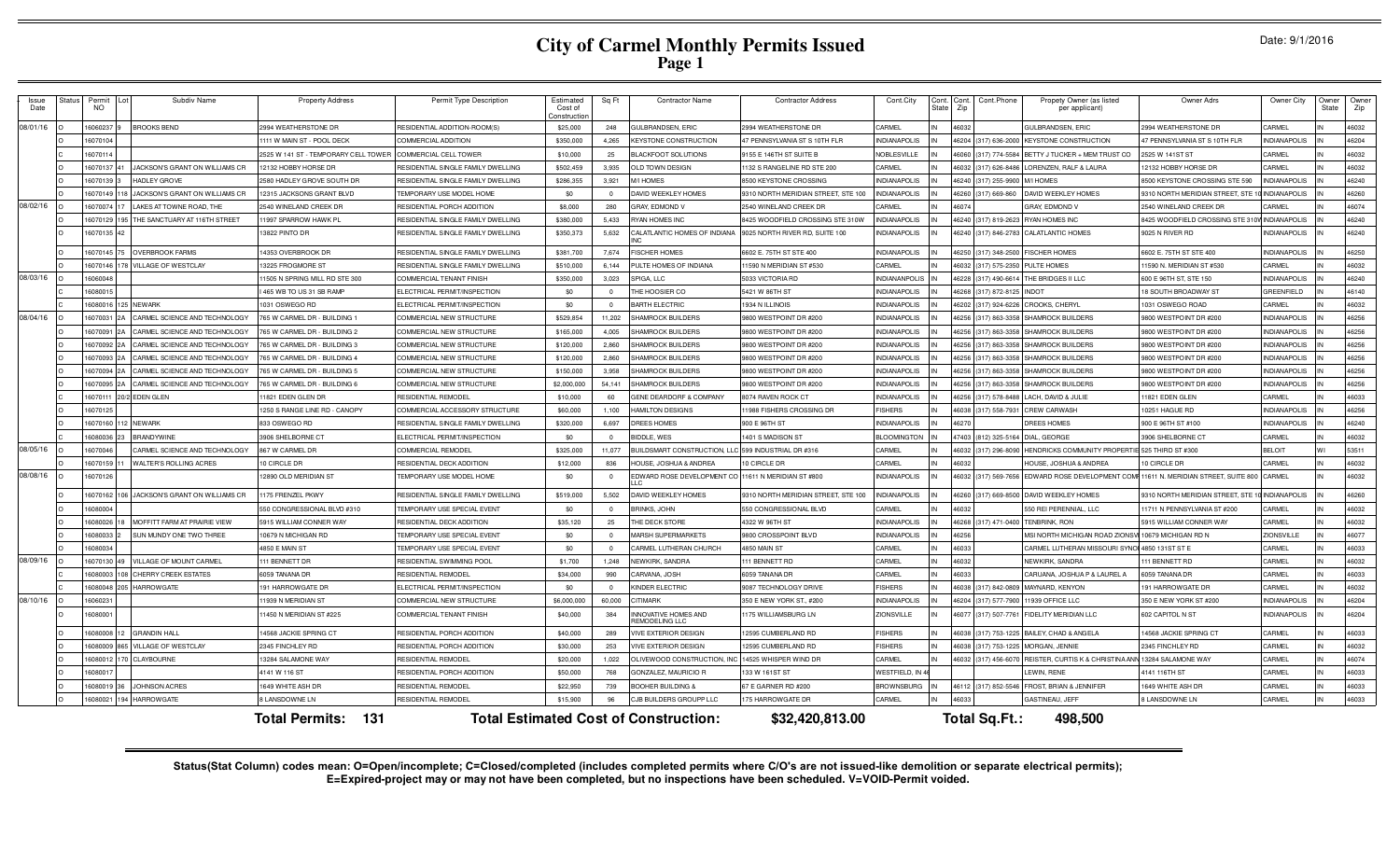|  | Date: 9/1/2016 |  |
|--|----------------|--|
|--|----------------|--|

| Issue<br>Date | Status | Permi<br>NO.   | Subdiv Name                    | <b>Property Address</b>                                            | Permit Type Description            | Estimated<br>Cost of<br>onstructio | Sq Ft          | <b>Contractor Name</b>                       | <b>Contractor Address</b>           | Cont.City            | Cont. Cont.<br>-itati | Cont.Phone<br>Zip       | Propety Owner (as listed<br>per applicant)        | Owner Adrs                      | Owner City          | Owner<br>State | Owner<br>Zip |
|---------------|--------|----------------|--------------------------------|--------------------------------------------------------------------|------------------------------------|------------------------------------|----------------|----------------------------------------------|-------------------------------------|----------------------|-----------------------|-------------------------|---------------------------------------------------|---------------------------------|---------------------|----------------|--------------|
| 08/10/16.     |        | 16080051<br>83 | CHAPMAN'S CLAIM AT PRAIRIE VIE | 5969 HEATON PASS                                                   | <b>RESIDENTIAL REMODEL</b>         | \$371,444                          | 6,222          | HAMILTON HOMES                               | 8501 BASH ST STE 1100               | CARMEL               |                       | 46250                   | <b>JACOBSEN, STEPHEN &amp; HALEY</b>              | 5969 HEATON PASS                | CARMEL              |                | 46033        |
|               |        | 16080052       | <b>OVERBROOK FARMS</b>         | 3871 PELHAM RD                                                     | RESIDENTIAL PORCH ADDITION         | \$22,748                           | 192            | GREAT DAY IMPROVEMENTS                       | 9715 KINCAID DR, STE 400            | <b>FISHERS</b>       |                       | 46037                   | DUVAL, STEVE                                      | 3871 PELHAM RD                  | WESTFIELD           |                | 46074        |
| 08/11/16      |        | 16070121       |                                | 0291 N MERIDIAN ST #100, #150 & #160                               | <b>COMMERCIAL REMODEL</b>          | \$65,000                           | 5,800          | HUFFER CONSTRUCTION                          | 5860 E. 25TH ST. #E                 | <b>INDIANAPOLIS</b>  |                       | 46218 (317) 407-7216    | <b>MERIDIAN IN LLC</b>                            | 429 N PENNSYLVANIA              | <b>INDIANAPOLIS</b> |                | 46290        |
|               |        | 1608000        |                                | 1145 N MICHIGAN RD #110                                            | <b>COMMERCIAL TENANT FINISH</b>    | \$45,000                           | 1.190          | <b>AACI COMPANY</b>                          | 9 S KEYSTONE AVE                    | <b>NDIANAPOLIS</b>   |                       | 6201                    | <b>CBRE ASSET SERVICES</b>                        | 8500 KEYSTONE CROSSING #170     | <b>INDIANAPOLIS</b> |                | 46240        |
|               |        | 1608002        | DAVID WILKINSON'S ADDITION     | 210 1ST AVE NE                                                     | RESIDENTIAL SINGLE FAMILY DWELLING | \$567,416                          | 6.078          | <b>OLD TOWN DESIGN</b>                       | 132 S RANGELINE RD STE 200          | CARMEL               |                       | 16032 (317) 626-8486    | BRANDT, CHAD & CATHERINE                          | 314 LONGWOOD ST                 | CARMEL              |                | 46032        |
|               |        | 16080039       | WINDEMERE                      | 0419 HIGH GROVE DR                                                 | <b>RESIDENTIAL REMODEL</b>         | \$80,000                           | 436            | <b>RANCO, LESTER</b>                         | 1448 LITTLE ROCK CT                 | <b>FISHERS</b>       |                       | 46037 (317) 710-7358    | TRAN, BU                                          | 10314 LAKELAND                  | <b>FISHERS</b>      |                | 46037        |
|               |        | 608007         | SPRINGMILL PONDS               | 4021 SEDONA DF                                                     | ELECTRICAL PERMIT/INSPECTION       | \$0                                | $\Omega$       | <b>LLISON ELECTRIC INC.</b>                  | 1918 DECLARATION DR                 | GREENFIELD           |                       | 6140<br>(317) 462-6787  | UNSFORD, PAUL                                     | 14021 SEDONA DR                 | CARMEL              |                | 46032        |
| 08/12/16      |        | 1608000        | 05 CROOKED STICK ESTATES       | 1511 PRESTON CT                                                    | <b>RESIDENTIAL REMODEL</b>         | \$400,000                          | 6,949          | ASE DESIGN/REMODELING                        | 99 E CARMEL DR., STE 100            | CARMEL               |                       | 16032<br>(317) 846-2600 | MITCHELL, CLINT & KIM                             | 1511 PRESTON CT                 | CARMEL              |                | 46032        |
|               |        | 1608001        | 2PT WOODLAND GOLF CLUB         | 2025 E 110 ST                                                      | RESIDENTIAL ACCESSORY STRUCTURE    | \$2,000                            | 192            | SPARKS, EVAN                                 | 2025 E 110TH ST                     | <b>INDIANAPOLIS</b>  |                       | 16280                   | SPARKS, EVAN                                      | 2025 E 110TH ST                 | <b>INDIANAPOLIS</b> |                | 46280        |
|               |        | 608001         |                                | 3800 E 96 ST                                                       | <b>COMMERCIAL REMODEL</b>          | \$375,000                          | 14,000         | CAPITOL CONSTRUCTION<br><b>ERVICES</b>       | 11051 VILLAGE SQUARE LN             | <b>FISHERS</b>       |                       | 46038 (317) 574-5488    | ED MARTIN NORTH CORP.                             | 8800 96TH ST E                  | NDIANAPOLIS         |                | 46240        |
|               |        | 16080023       | JACKSON'S GRANT ON WILLIAMS CR | 225 SKYTAG DR                                                      | RESIDENTIAL SINGLE FAMILY DWELLING | \$550,000                          | 7,517          | <b>NEDGEWOOD BUILDING CO., LL</b>            | 32 1ST ST NE                        | CARMEL               |                       | 46032 (317) 669-6315    | WEDGEWOOD BUILDING CO., LLC                       | 32 1ST ST NE                    | CARMEL              |                | 46032        |
|               |        | 1608002        | CARMEL SCIENCE AND TECHNOLOGY  | 645 W CARMEL DR #160                                               | <b>COMMERCIAL REMODEL</b>          | \$167,000                          | 2,275          | ALLEN SYSTEMS INC                            | P.O. BOX 226                        | FAIRLAND             |                       | 46126 (317) 716-5926    | ATAPCO CARMEL                                     | 630 W CARMEL DR #135            | CARMEL              |                | 46032        |
|               |        | 16080028       | 29 LONGRIDGE ESTATES           | 3962 NINA DR                                                       | <b>RESIDENTIAL REMODEL</b>         | \$30,000                           | 1.050          | SHARMA, ROHIT                                | 3962 NINA DR                        | CARMEL               |                       | 16074                   | SHARMA, ROHIT                                     | 13962 NINA DR                   | CARMEL              |                | 46074        |
|               |        | 16080030       | 68 C W WIEDLER'S               | 307 5TH ST NE                                                      | RESIDENTIAL SWIMMING POOL          | \$50,000                           | 1,612          | ANGIE'S POOL & SPA. INC.                     | 3130 MERIDIAN PARKE DR. STE A       | GREENWOOD            |                       |                         | 46142 (317) 881-1257 EADS, TED & CATHERINE        | 316 ABBEDALE CT                 | CARMEL              |                | 46032        |
|               |        | 16080050       | <b>HORNHURST ADDITION</b>      | 658 W MAIN ST                                                      | RESIDENTIAL REMODEL                | \$75,000                           | 1,500          | <b>KROGER, DON &amp; KAY</b>                 | 658 W MAIN ST                       | CARMEL               |                       | 6032                    | KROGER, DON & KAY                                 | 558 W MAIN ST                   | CARMEL              |                | 46032        |
|               |        | 1608005        | <b>BONBAR AT MONON LAKE</b>    | 1064 SERENITY C                                                    | RESIDENTIAL SINGLE FAMILY DWELLING | \$243,042                          | 2,525          | M/I HOMES                                    | 8500 KEYSTONE CROSSING              | <b>INDIANAPOLIS</b>  |                       | 46240 (317) 255-9900    | <b>M/I HOMES</b>                                  | 8500 KEYSTONE CROSSING          | <b>NDIANAPOLIS</b>  |                | 46240        |
|               |        | 1608005        | BONBAR AT MONON LAKE           | 0111 SOLACE LN                                                     | RESIDENTIAL SINGLE FAMILY DWELLING | \$310,252                          | 4,208          | M/I HOMES                                    | 8500 KEYSTONE CROSSING              | <b>INDIANAPOLIS</b>  |                       | 46240 (317) 255-9900    | <b>M/I HOMES</b>                                  | 8500 KEYSTONE CROSSING STE 590  | NDIANAPOLIS         |                | 46240        |
|               |        | 608006         | <b>WALDEN POND</b>             | 2083 JENKINS CT                                                    | RESIDENTIAL ADDITION-ROOM(S        | \$40,000                           | 228            | AGLE BUILDING GROUF                          | 10115 SOUTHEASTERN AVE              | <b>INDIANAPOLIS</b>  |                       | 16239                   | ONG, VICKI                                        | 2083 JENKINS CT                 | NDIANAPOLIS         |                | 46280        |
|               |        | 608008         |                                | 1 W CITY CENTER DF                                                 | COMMERCIAL REMODEL                 | \$10,000                           | 804            | HE SMART PERGOLA                             | 2958 BRIGHTON AVE                   | CARMEL               |                       | 6032                    | <b>EDCOR COMPANIES</b>                            | 70 THIRD AVE SW                 | ARMEL               |                | 46032        |
| 08/15/16      |        | 607009         | <b>HAZEL DELL CORNER</b>       | 790 MAIN ST E #140                                                 | COMMERCIAL TENANT FINISH           | \$20,000                           | 1,500          | ONE SOURCE CONSTRUCTION                      | 27 W ROBERTS RD                     | <b>NDIANAPOLIS</b>   |                       | 6217 (404) 787-2604     | CONES CREAMERY                                    | 5760 E. MAIN ST                 | <b>CARMEL</b>       |                | 46033        |
|               |        | 16070154       |                                | 1503 SPRING MILL RD #100                                           | COMMERCIAL TENANT FINISH           | \$560,000                          | 3,200          | <b>SILLIATTE GENERAL</b><br>ONTRACTORS       | 2515 BLOYD AVE                      | <b>NDIANAPOLIS</b>   |                       | 46218 (317) 638-3355    | GB PARTNERS BRIDGES II LLC                        | 600 E 96TH ST                   | <b>NDIANAPOLIS</b>  |                | 46240        |
|               |        | 16080018       | LAKES AT TOWNE ROAD. THE       | 2540 WINELAND CREEK DF                                             | RESIDENTIAL SWIMMING POOL          | \$35,000                           | 1.037          | PERMA-GLASS POOLS                            | 5245 ELMWOOD AVE                    | <b>NDIANAPOLIS</b>   |                       | 46203 (317) 782-9956    | <b>GRAY, EDMOND \</b>                             | 2540 WINELAND CREEK DR          | CARMEL              |                | 46074        |
|               |        | 16080031<br>47 | VILLAGE OF WESTCLAY            | 3162 BROAD ST                                                      | RESIDENTIAL SINGLE FAMILY DWELLING | \$977,971                          | 6.557          | <b>GRADISON BUILDING CORF</b>                | 6330 E 75TH ST, #156                | <b>NDIANAPOLIS</b>   |                       | 46250 (317) 594-7575    | BLADEN, JEFFREY & PALLEY, MARG                    | 4506 COOL SPRINGS CT            | <b>ZIONSVILLE</b>   |                | 46077        |
| 08/16/16      |        | 1605015        |                                | 800 RANGELINE RD 9                                                 | <b>COMMERCIAL NEW STRUCTURE</b>    | \$1,453,636                        | 72,320         | SIGNATURE CONSTRUCTION, LL                   | 720 THIRD AVE SW                    | CARMEL               |                       | 46032 (317) 817-0360    | CCC BALDWIN CHAMBERS LLC                          | 770 3RD AVE SW                  | CARMEL              |                | 46032        |
|               |        | 16070158       | 57 HUNTER'S CREEK VILLAGE      | 792 WINTER CT                                                      | RESIDENTIAL ADDITION-ROOM(S        | \$30,000                           | 221            | SUPREME HOMES LLC                            | 792 WINTER CT                       | CARMEL               |                       | 16032<br>(317) 440-1889 | CALABREEZE, BRUCE & CECILIA                       | 92 WINTER CT                    | CARMEL              |                | 46032        |
|               |        | 1608002        |                                | 2188 N MERIDIAN ST WAITING ROOM                                    | COMMERCIAL REMODEL                 | \$35,000                           | 875            | CATALYST CONSTRUCTON MGT                     | 5158 E 65TH ST                      | <b>INDIANAPOLIS</b>  |                       | 46220 (317) 579-1555    | WELLTOWER INC                                     | 5200 MARYLAND WAY SUITE 110     | <b>BRENTWOOD</b>    |                | 37027        |
|               |        | 6080038        |                                | 337 WHISPERING PINES LN                                            | <b>RESIDENTIAL SWIMMING POOL</b>   | \$65,000                           | 1,700          | <b>OUTDOOR DESIGNS</b>                       | 797 W 300 S                         | <b>VEW PALESTINE</b> |                       | 6163                    | <b>RETHEN, DUSTIN</b>                             | 337 WHISPERING PINES LANE       | <b>ARMEL</b>        |                | 46032        |
|               |        | 6080063        |                                | 3210 E 96 ST                                                       | <b>EMPORARY USE SPECIAL EVENT</b>  | \$0                                | $\Omega$       | <b>ENSKE CHEVROLET</b>                       | 3210 96TH ST E                      | <b>NDIANAPOLIS</b>   |                       | 6240 (317) 817-0290     | YOUNG REALTY COMPANY, LP                          | 7399 SHAADELAND AVE #166        | NDIANAPOLIS         |                | 46250        |
|               |        | 6080065        |                                | 140 E 96 ST                                                        | <b>EMPORARY USE SPECIAL EVENT</b>  | \$0                                | $\Omega$       | PENSKE HONDA                                 | 1140 96TH ST E                      | <b>NDIANAPOLIS</b>   |                       | 6240 (317) 817-0290     | PENSKE HONDA                                      | 140 96TH ST E                   | NDIANAPOLIS         |                | 46240        |
|               |        | 608007         | 69 VILLAGE OF WESTCLAY         | 3168 FROGMORE ST                                                   | RESIDENTIAL SINGLE FAMILY DWELLING | \$700,000                          | 8,818          | WEDGEWOOD BUILDING CO., LL                   | 32 1ST ST NE                        | CARMEL               |                       | 46032 (317) 669-6315    | WEDGEWOOD BUILDING CO., LLC                       | 32 1ST ST NE                    | CARMEL              |                | 46032        |
| 08/17/16      |        | 16040117       |                                | 964 BURNING TREE LN                                                | GENERAL TEMPORARY USE              | \$0                                | $\Omega$       | <b>BMW CHAMPIONSHIP</b>                      | 1954 BURNING TREE LANE              | CARMEL               |                       | 16032                   | CROOKED STICK GOLF CLUB                           | 1964 BURNING TREE LN            | CARMEL              |                | 46032        |
|               |        | 16070150       |                                | 4927 E 146TH ST                                                    | WALL SIGN PERMANENT                | \$0                                | 75             | JNIVERSAL LIGHTING & ELECTRIC                | 8905 RAWLES AVE                     | <b>INDIANAPOLIS</b>  |                       | 46291 (317) 519-0119    | GETGO PORTFOLIO II, LP                            | 701 ALPHA DR                    | PITTSBURGH          |                | 15238        |
|               |        | 16080005       | <b>CAROLINA COMMONS</b>        | 3986 CHADWICK DR                                                   | RESIDENTIAL ACCESSORY STRUCTURE    | \$22,000                           | 328            | THE SMART PERGOLA                            | 12958 BRIGHTON AVE                  | CARMEL               |                       | 16032                   | ROBINSON, JON & JAI                               | 3986 CHADWICK DR                | CARMEL              |                | 46033        |
|               |        | 1608003        | JACKSON'S GRANT ON WILLIAMS CR | 2339 JACKSONS GRANT BLVD                                           | RESIDENTIAL SINGLE FAMILY DWELLING | \$540,535                          | 6.623          | DAVID WEEKLEY HOMES                          | 9310 NORTH MERIDIAN STREET, STE 100 | NDIANAPOLIS          |                       | 46260 (317) 669-8500    | DAVID WEEKLEY HOMES                               | 3310 NORTH MERIDIAN STREET, STE | <b>INDIANAPOLIS</b> |                | 46260        |
|               |        | 1608004        |                                | 420 W MAIN ST SUITE D                                              | <b>COMMERCIAL TENANT FINISH</b>    | \$135,000                          | 2,033          | SINGH, JASWANT                               | 11723 SUNCATCHER DR                 | <b>FISHERS</b>       |                       | 46037 (317) 313-5888    | CROWN PROPERTY MANAGEMENT                         | 5346 W PIKE PLAZA RD            | NDIANAPOLIS         |                | 46254        |
|               |        | 1608005        | PARKWOOD CROSSING              | 500 E 96TH ST #450                                                 | <b>COMMERCIAL REMODEI</b>          | \$23,146                           | 310            | & E CONSTRUCTION MGMT, LL                    | 7055 TOWER CT                       | <b>NDIANAPOLIS</b>   |                       | 46214 (317) 201-7504    | DUKE WEEKS REALTY LF                              | 3888 KEYSTONE CROSSING #1100    | <b>NDPLS</b>        |                | 46240        |
|               |        | 160800         | PARKWOOD CROSSING              | 500 E 96TH ST #300                                                 | <b>COMMERCIAL REMODEI</b>          | \$10,600                           | 600            | & E CONSTRUCTION MGMT, LL                    | 7055 TOWER CT                       | <b>NDIANAPOLIS</b>   |                       | 46214 (317) 201-7504    | DUKE WEEKS REALTY LP                              | 3888 KEYSTONE CROSSING #1100    | <b>NDPLS</b>        |                | 46240        |
|               |        | 16080073       | <b>OVERBROOK FARMS</b>         | 3856 PELHAM RD                                                     | RESIDENTIAL DECK ADDITION          | \$13,875                           | 451            | <b>JURT, BRIAN</b>                           | 6046 MARGAUX LANE                   | NDIANAPOLIS          |                       | 16220                   | BYRUSETTY, HARISH                                 | 3856 PELHAM ROAD                | CARMEL              |                | 46074        |
|               |        | 1608007        |                                | MINI BARN LOCATED AT START OF CROSS CIELECTRICAL PERMIT/INSPECTION |                                    | \$0                                | $\overline{0}$ | NORTHVIEW CHRISITAN LIFE<br><b>HURC</b>      | 12900 HAZEL DELL PKWY               | CARMEL               |                       | 46033                   | NORTHVIEW CHRISITAN LIFE CHUR                     | 12900 HAZEL DELL PKWY           | CARMEL              |                | 46033        |
|               |        | 16080082       | 15 KINGSWOOD                   | 5078 ST CHARLES PL                                                 | RESIDENTIAL PORCH ADDITION         | \$2,229                            | 190            | CUSTOM LIVING INC                            | 5335 WINTHROP AVE                   | <b>INDIANAPOLIS</b>  |                       | 46220 (317) 626-7393    | CAVANAUGH, JIM & KRISTEN                          | 5078 ST CHARLES PL              | CARMEL              |                | 46033        |
|               |        | 1608010        |                                | 233 1ST AVE SW                                                     | <b>DEMOLITION</b>                  | \$0                                | $\Omega$       | AWHORN, JUSTIN                               | 3914 PROSPECT ST                    | <b>NDIANAPOLIS</b>   |                       | 46206 (317) 359-5411    | MIDTOWN EAST BLOCK I LLC                          | 55 MONUMENT CIRCLE #450         | <b>INDIANAPOLIS</b> |                | 46204        |
|               |        | 1608010        |                                | 260 1ST AVE SW                                                     | <b>DEMOLITION</b>                  | \$0                                |                | AWHORN, JUSTIN                               | 3914 PROSPECT ST                    | <b>INDIANAPOLIS</b>  |                       | 46206 (317) 359-5411    | MIDTOWN EAST BLOCK I LLC                          | 55 MONUMENT CIRCLE #450         | <b>NDIANAPOLIS</b>  |                | 46204        |
| 08/18/16      |        | 1608007        |                                | 120 E 126 ST                                                       | <b>DEMOLITION</b>                  | \$0                                |                | ELITE EXCAVATION                             | 11270 IDLEWOOD DR                   | <b>FISHERS</b>       |                       |                         | 46037 (317) 598-9848 CARMEL UNITED METHODIST CHUR | <b>1621 RANGE LINE RD S</b>     | CARMEL              |                | 46032        |
|               |        |                |                                | <b>Total Permits: 131</b>                                          |                                    |                                    |                | <b>Total Estimated Cost of Construction:</b> | \$32,420,813.00                     |                      |                       | Total Sq.Ft.:           | 498,500                                           |                                 |                     |                |              |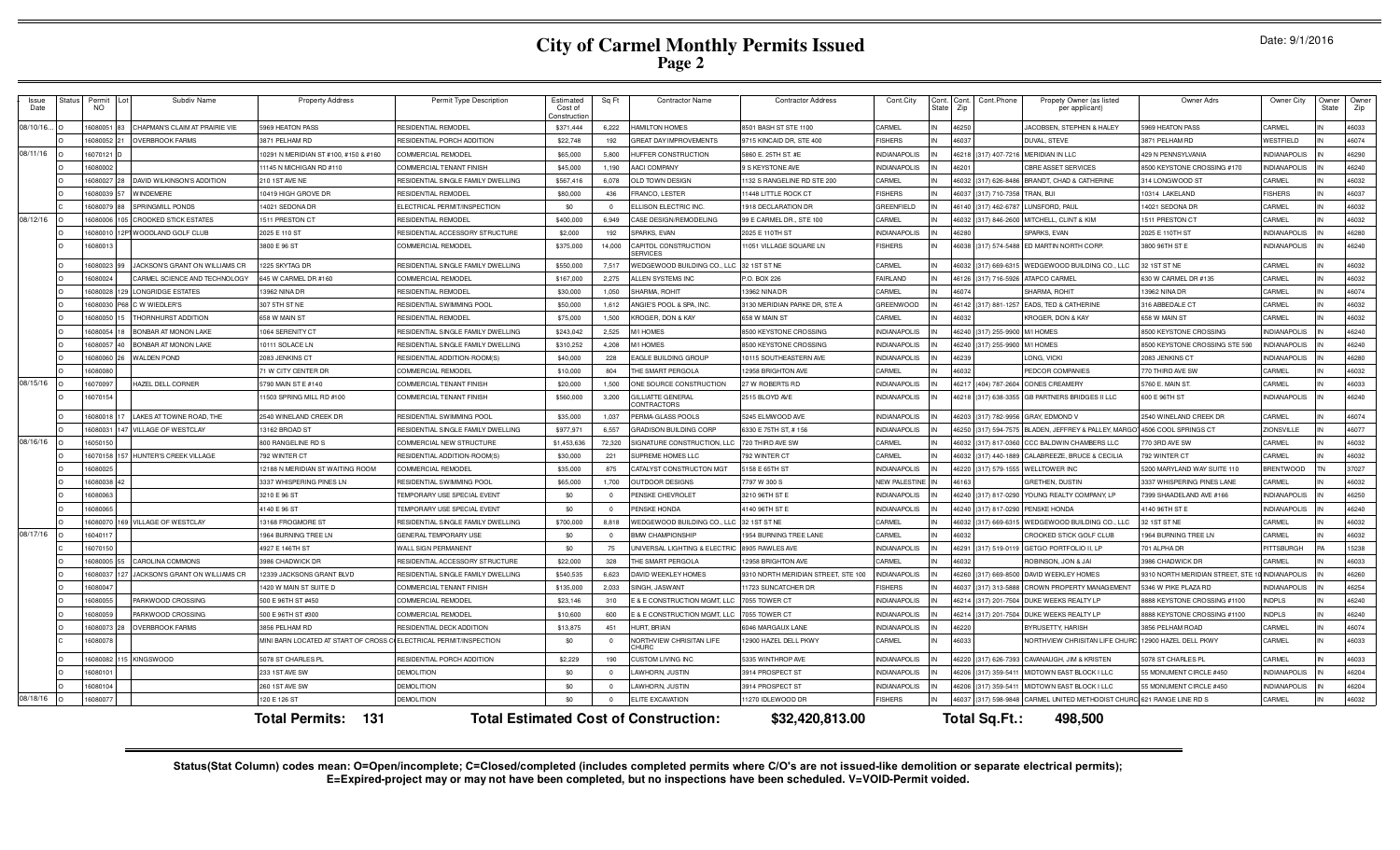| Issue<br>Date | Status | Permit<br><b>NO</b> | Subdiv Name                           | <b>Property Address</b>               | Permit Type Description                   | Estimated<br>Cost of<br>Constructio | Sq Ft          | <b>Contractor Name</b>                       | <b>Contractor Address</b>      | Cont.City           | Cont. Cont.<br>Zip<br>atar? | Cont.Phone           | Propety Owner (as listed<br>per applicant)                      | Owner Adrs                      | Owner City           | Owner<br>State | Owner<br>Zip |
|---------------|--------|---------------------|---------------------------------------|---------------------------------------|-------------------------------------------|-------------------------------------|----------------|----------------------------------------------|--------------------------------|---------------------|-----------------------------|----------------------|-----------------------------------------------------------------|---------------------------------|----------------------|----------------|--------------|
| 08/18/16      |        | 6080087             | 801 GRAND AND MAIN                    | 3063 GRAND VUE DR                     | RESIDENTIAL TOWNHOME                      | \$250,000                           | 2,926          | CALATLANTIC HOMES OF INDIANA                 | 9025 NORTH RIVER RD, SUITE 100 | NDIANAPOLIS         |                             | 46240 (317) 846-2783 | CALATLANTIC HOMES OF INDIANA INC 9025 NORTH RIVER RD, SUITE 100 |                                 | NDIANAPOLIS          |                | 46240        |
|               |        |                     | 6080088 802 GRAND AND MAIN            | 3057 GRAND VUE DR                     | RESIDENTIAL TOWNHOME                      | \$250,000                           | 2,685          | CALATLANTIC HOMES OF INDIANA                 | 9025 NORTH RIVER RD. SUITE 100 | NDIANAPOLIS         |                             | 46240 (317) 846-2783 | CALATLANTIC HOMES OF INDIANA INC 9025 NORTH RIVER RD, SUITE 100 |                                 | <b>VDIANAPOLIS</b>   |                | 46240        |
|               |        |                     | 6080089 803 GRAND AND MAIN            | 13051 GRAND VUE DR                    | <b>RESIDENTIAL TOWNHOME</b>               | \$250,000                           | 2,685          | CALATLANTIC HOMES OF INDIANA                 | 9025 NORTH RIVER RD. SUITE 100 | <b>NDIANAPOLIS</b>  |                             | 6240 (317) 846-2783  | CALATLANTIC HOMES OF INDIANA INC 9025 NORTH RIVER RD. SUITE 100 |                                 | <b>VDIANAPOLIS</b>   |                | 46240        |
|               |        |                     | 6080090 804 GRAND AND MAIN            | 3045 GRAND VUE DR                     | RESIDENTIAL TOWNHOME                      | \$250,000                           | 2,962          | CALATLANTIC HOMES OF INDIANA                 | 9025 NORTH RIVER RD, SUITE 100 | NDIANAPOLIS         |                             | 6240 (317) 846-2783  | CALATLANTIC HOMES OF INDIANA INC 9025 NORTH RIVER RD, SUITE 100 |                                 | NDIANAPOLIS          |                | 46240        |
|               |        | 608009              |                                       | WORK DONE IN CLIENTS                  | MASSAGE THERAPIST PERMIT                  | SO.                                 | $\Omega$       | PAGAN PENA, EMMANUEL                         | 6134 PILLORY CIR               | <b>NDIANAPOLIS</b>  |                             | 6255 (317) 654-2769  | <b>SELF EMPLOYED</b>                                            |                                 | CARMEL               |                |              |
| 08/19/16      |        | 6080062             | PALMER MINOR SUBDIVISION              | 1060 W 106TH ST                       | RESIDENTIAL ADDITION-ROOM(S               | \$150,000                           | 1,578          | SUPERIOR CUSTOM BUILDERS                     | 10404 N DELAWARE               | <b>INDIANAPOLIS</b> |                             | 6280 (317) 844-5531  | PALMER, DAVID A & CYNTHIA W                                     | 1060 106TH STW                  | CARMEL               |                | 46032        |
|               |        | 6080107             | HADLEY GROVE                          | 3197 REGINA CT                        | RESIDENTIAL SINGLE FAMILY DWELLING        | \$358,700                           | 4.882          | M/I HOMES                                    | 8500 KEYSTONE CROSSING         | <b>INDIANAPOLIS</b> |                             | 6240 (317) 255-990   | <b>VI HOMES</b>                                                 | 8500 KEYSTONE CROSSING STE 590  | NDIANAPOLIS          |                | 46240        |
|               |        | 6080130             | <b>BAYHILL AT WATERSTONE</b>          | 12046 PEBBLEPOINTE PASS               | TEMPORARY USE SPECIAL EVENT               | \$0                                 | $\overline{0}$ | A CLASSIC RENTAL                             | 1333 E 86TH ST                 | <b>INDIANAPOLIS</b> |                             | 6240 (317) 253-058   | <b>VATERSTONE HOA</b>                                           | 11711 COLLEGE AVE N STE 100     | CARMEI               |                | 16032        |
| 08/22/16      |        | 608006              | <b>LAURA VISTA</b>                    | 4357 LAURA VISTA DF                   | RESIDENTIAL SINGLE FAMILY DWELLING        | \$250,000                           | 6.046          | STEVE SCHUTZ BUILDERS, INC                   | 1016 THIRD AVE SW #100         | CARMEL              |                             | 6032 (317) 846-6642  | <b>STEVE SCHUTZ BUILDERS, INC</b>                               | 1016 THIRD AVE SW #100          | CARMEL               |                | 46032        |
|               |        | 608009              |                                       | 1025 E MAIN ST                        | <b>DEMOLITION</b>                         | \$0                                 | $\Omega$       | CASEY-BERTRAM CONSTRUCTION                   | 5780 E 25TH ST                 | NDIANAPOLIS         |                             | 6218 (317) 546-336   | SCHILT, PETER & NICOLE                                          | 4025 E MAIN ST                  | CARMEL               |                | 46033        |
|               |        | 6080100 12          | <b>BROOKSHIRE ESTATES</b>             | 2605 ROYCE CT                         | RESIDENTIAL DECK ADDITION                 | \$15,000                            | 580            | HITTLE CONSTRUCTION                          | 17466 WASHINGTON ST            | WESTFIELD           |                             | 46074 (317) 896-9073 | TILLETT. TOM & KATHY                                            | 12605 ROYCE CT                  | CARMEL               |                | 46033        |
|               |        | 608010              |                                       | 12320 WEST RD                         | RESIDENTIAL SWIMMING POOL                 | \$30,000                            | 720            | FOX POOLS OF INDIANAPOLIS                    | P.O. BOX 60                    | WESTFIELD           |                             | 6074 (317) 848-507   | SYPHER, BETH                                                    | 12320 WEST RD                   | <b>ZIONSVILLE</b>    |                | 46077        |
|               |        | 6080112             |                                       | 11 CONGRESSIONAL BLVD - 1ST, 3RD, 4TH | TEMPORARY USE SPECIAL EVENT               | \$0                                 | $\Omega$       | RUSSELL, TIM                                 | 111 CONGRESSIONAL BLVD         | CARMEL              | 46032                       |                      | <b>PROTECTIVE INSURANCE COMPAN</b>                              | 111 CONGRESSIONAL BLVD STE 500  | CARMEL               |                | 46032        |
|               |        | 6080118             | 131 JACKSON'S GRANT ON WILLIAMS CR    | 2268 KING RICHARD DI                  | RESIDENTIAL SINGLE FAMILY DWELLING        | \$715,000                           | 5,889          | DREES HOMES                                  | 900 E 96TH ST                  | <b>NDIANAPOLIS</b>  | 6270                        |                      | DREES HOMES                                                     | 900 E 96TH ST #100              | NDIANAPOLIS          |                | 46240        |
| 08/23/16      |        | 6080105 21          | <b>ASHMOOR</b>                        | 3044 MOORLAND LN                      | RESIDENTIAL SINGLE FAMILY DWELLING        | \$300,000                           | 6,594          | CALATLANTIC HOMES OF INDIANA                 | 9025 NORTH RIVER RD, SUITE 100 | NDIANAPOLIS         |                             | 46240 (317) 846-2783 | CALATLANTIC HOMES OF INDIANA INC 9025 NORTH RIVER RD, SUITE 100 |                                 | NDIANAPOLIS          |                | 46240        |
|               |        | 6080120             | 139 JACKSON'S GRANT ON WILLIAMS CR    | <b>2201 AMS RUN</b>                   | RESIDENTIAL SINGLE FAMILY DWELLING        | \$548,000                           | 3,487          | DREES HOMES                                  | 900 E 96TH ST                  | <b>NDIANAPOLIS</b>  | 6270                        |                      | <b>REES HOMES</b>                                               | 900 E 96TH ST #100              | <b>NDIANAPOLIS</b>   |                | 46240        |
|               |        | 6080127             | WOODS AT LIONS CREEK                  | <b>442 PANTHERA LEO DR</b>            | RESIDENTIAL SWIMMING POOL                 | \$62,000                            | 870            | POOLS OF FUN                                 | 3891 CLARK CREEK ROAD          | <b>LAINFIELD</b>    |                             | 6168 (317) 839-3311  | MELTZER, JEFFERY & LEIGHI                                       | 4442 PANTHERA LEO DF            | CARMEL               |                | 46074        |
| 08/24/16      |        | 6070106 11          | <b>KINGS MILL</b>                     | 10679 KINGS MILL DE                   | RESIDENTIAL ACCESSORY STRUCTURE           | \$32,500                            | 520            | GARDENS OF GROWTH, INC                       | 928 E 38TH ST                  | <b>INDIANAPOLIS</b> | 6205                        |                      | ALEXANDER, REX & BARB                                           | 10679 KINGS MILL DR             | CARMEL               |                | 46032        |
|               |        | 6080122 19          | THE PRESERVE AT BEAR CREEK            | 14243 KODIAK DR                       | RESIDENTIAL SINGLE FAMILY DWELLING        | \$565,000                           | 7,295          | PULTE HOMES OF INDIANA                       | 11590 N MERIDIAN ST #530       | CARMEL              |                             | 46032 (317) 575-235  | <b>PULTE HOMES</b>                                              | 11590 MERIDIAN ST N #530        | CARMEL               |                | 46032        |
| 08/25/16      |        | 16070049 60         | C W WIEDLER'S                         | 71 2ND AVE NE                         | RESIDENTIAL SINGLE FAMILY DWELLING        | \$366,500                           | 4,567          | NORTH RIDGE CONSTRUCTION                     | PO BOX 823                     | WESTFIELD           |                             | 6074 (513) 276-3684  | DRYDEN, STEVE AND PAM                                           | 671 2ND AVE NE                  | CARMEL               |                | 46032        |
|               |        | 6080071             |                                       | 2280 WEST RD.                         | RESIDENTIAL SINGLE FAMILY DWELLING        | \$350,000                           | 4.022          | DENNIS WHITAKER HANDYMANS                    | 11270 SHELBORNE RD             | CARMEL              |                             | 6032 (317) 873-1300  | EDGERTON, THOMAS B & BONNIE                                     | 12266 WEST RD                   | ZIONSVILLE           |                | 46077        |
|               |        | 608008              |                                       | 1680 W MAIN STREET                    | RESIDENTIAL ADDITION-ROOM(S               | \$2,000,000                         | 8,047          | ROBBINS, JOHN                                | 1833 LIMEHOUSE                 | CARMEL              |                             | 6032 (317) 710-505   | <b>IRSAY, JAMES</b>                                             | 1680 W MAIN ST                  | CARMEL               |                | 46032        |
|               |        | 608011              |                                       | 13085 HAMILTON CROSSING BLVD - CELL   | <b>COMMERCIAL CELL TOWER</b>              | \$10,000                            | 100            | MASTEC NETWORK SOLUTIONS                     | 1351 E IRVING PARK RD          | <b>TASCA</b>        |                             | 0143 (630) 352-0793  | AT&T MOBILITY                                                   | 930 NATIONAL PARKWAY            | SHAUMBURG            |                | 60173        |
| 08/26/16      |        | 6080093             |                                       | 12726 HAMILTON CROSSING BLVD #2726    | <b>COMMERCIAL REMODEL</b>                 | \$125,000                           | 5.632          | DUKE REALTY CORPORATION                      | 600 E. 96TH ST. #100           | <b>INDIANAPOLIS</b> |                             | 6240 (317) 808-6000  | <b>DUKE CONSTRUCTION</b>                                        | 600 E 96TH ST #100              | <b>NDIANAPOLIS</b>   |                | 46240        |
|               |        | 6080136             |                                       | 3826 WEST RD                          | RESIDENTIAL DETACHED GARAGE OR CARPOR     | \$15,000                            | 720            | DILLOW, CHRIS                                | 13826 WEST RD                  | <b>CARMEL</b>       | 6074                        | (770) 713-706        | <b>DILLOW, CHRIS</b>                                            | 13826 WEST RD                   | <b>ARMEI</b>         |                | 46074        |
|               |        | 6080138             | TOWNE OAK ESTATES AT CARMEL           | 2241 STEFFEE DF                       | RESIDENTIAL SINGLE FAMILY DWELLING        | \$805,000                           | 7,032          | <b>SLM HOMES</b>                             | P.O. BOX 4102                  | CARMEL              |                             | 6082 (317) 846-770   | <b>VEIGAND, SCOTT</b>                                           | 3713 STONEY RIDGE CT            | <b>NEW PALESTINE</b> |                | 46163        |
|               |        | 6080154             | WESTMONT                              | 13750 PINTO DR                        | RESIDENTIAL SINGLE FAMILY DWELLING        | \$429,358                           | 5,934          | M/I HOMES                                    | 8500 KEYSTONE CROSSING         | NDIANAPOLIS         |                             | 6240 (317) 255-990   | M/I HOMES OF INDIANA L.F                                        | 8500 KEYSTONE CROSSING #190     | NDIANAPOLIS          |                | 46240        |
|               |        | 608016              | <b>HADLEY GROVE</b>                   | 13291 REGINA CT                       | RESIDENTIAL SINGLE FAMILY DWELLING        | \$311,450                           | 3,745          | M/I HOMES                                    | 8500 KEYSTONE CROSSING         | <b>INDIANAPOLIS</b> |                             | 6240 (317) 255-9900  | WI HOMES                                                        | 8500 KEYSTONE CROSSING STE 590  | NDIANAPOLIS          |                | 46240        |
| 08/29/16      |        | 6080040             | <b>RAFRANKE</b>                       | 2863 OLD MERIDIAN ST                  | TEMPORARY USE SPECIAL EVENT               | \$0                                 | $\Omega$       | <b>VFW POST 10003</b>                        | 12960 OLD MERIDIAN S'          | CARMEL              | 6032                        |                      | FW POST 10003                                                   | 12863 OLD MERIDIAN ST           | CARMEL               |                | 46032        |
|               |        | 608006              |                                       | 1451 E 96 ST                          | COMMERCIAL CELL CO-LOCATE                 | \$10,000                            | 100            | MASTEC NETWORK SOLUTIONS                     | 1351 E IRVING PARK RD          | <b>ITASCA</b>       |                             | 0143 (630) 352-0793  | AT&T MOBILITY                                                   | 930 NATIONAL PARKWAY            | <b>SHAUMBURG</b>     |                | 60173        |
|               |        | 608006              | <b>GRADLE INDUSTRIAL PARK</b>         | 020 SW THIRD AVE                      | <b>COMMERCIAL ADDITION</b>                | \$10,000                            | 100            | MASTEC NETWORK SOLUTIONS                     | 351 E IRVING PARK RD           | <b>TASCA</b>        |                             | 0143 (630) 352-0793  | AT&T MOBILITY                                                   | 9190 PRIORITY WAY #10           | NDIANAPOLIS          |                | 46032        |
|               |        | 6080067             |                                       | 0851 HAZEL DELL PKWY - CELL TOWER     | COMMERCIAL CELL CO-LOCATI                 | \$10,000                            | 100            | <b>MASTEC NETWORK SOLUTIONS</b>              | 351 E IRVING PARK RD           | <b>TASCA</b>        |                             | 0143 (630) 352-0793  | CROWN CASTLE SOUTH                                              | 1500 CORPORATE DRIVE            | CANONSBURG           |                | 15317        |
|               |        | 6080068             |                                       | 201 W 103 ST - AT&T CELL TOWER        | COMMERCIAL CELL CO-LOCATE                 | \$5,000                             | 100            | MASTEC NETWORK SOLUTIONS                     | 1351 E IRVING PARK RD          | <b>TASCA</b>        |                             | 0143 (630) 352-0793  | AT&T MOBILITY                                                   | 930 NATIONAL PARKWAY            | <b>SHAUMBURG</b>     |                | 60173        |
|               |        |                     | 6080114 160 VILLAGE OF MOUNT CARMEL   | 3981 MARILYN CT                       | RESIDENTIAL REMODEL                       | \$50,000                            | 513            | OERSTER CONSTRUCTION                         | 13830 PAINTER CT               | CARMEL              |                             | 6032 (317) 896-2351  | CHANDLER, RICK                                                  | 13981 MARILYN CT                | <b>ARMEL</b>         |                | 46032        |
|               |        | 6080135             |                                       | 650 E CARMEL DR - CELL TOWER          | COMMERCIAL CELL TOWER                     | \$10,000                            | 100            | MASTEC NETWORK SOLUTIONS                     | 1351 F IRVING PARK RD          | <b>TASCA</b>        |                             | 0143 (630) 352-0793  | AT&T MOBILITY                                                   | 10700 W HIGGINS RD #270         | ROSEMONT             |                | 60018        |
|               |        |                     | 6080140 123 THE MEADOWS AT THE LEGACY | 5933 JOHN DICKINSON DR                | RESIDENTIAL SINGLE FAMILY DWELLING        | \$250,000                           | 5,316          | CALATLANTIC HOMES OF INDIANA                 | 9025 NORTH RIVER RD, SUITE 100 | <b>INDIANAPOLIS</b> |                             | 46240 (317) 846-2783 | CALATLANTIC HOMES OF INDIANA IN                                 | 19025 NORTH RIVER RD. SUITE 100 | NDIANAPOLIS          |                | 46240        |
|               |        | 6080163             | 111 THE MEADOWS AT THE LEGACY         | 4032 KNIGHTSTOWN WEST DE              | <b>RESIDENTIAL SINGLE FAMILY DWELLING</b> | \$250,000                           | 3,549          | CALATLANTIC HOMES OF INDIANA                 | 9025 NORTH RIVER RD, SUITE 100 | NDIANAPOLIS         |                             | 6240 (317) 846-2783  | CALATLANTIC HOMES OF INDIANA INC 9025 NORTH RIVER RD. SUITE 100 |                                 | NDIANAPOLIS          |                | 46240        |
|               |        | 6080165 98          | THE MEADOWS AT THE LEGACY             | 6906 JOHN DICKINSON DR                | RESIDENTIAL SINGLE FAMILY DWELLING        | \$300,000                           | 5,529          | CALATLANTIC HOMES OF INDIANA                 | 9025 NORTH RIVER RD, SUITE 100 | INDIANAPOLIS        |                             | 46240 (317) 846-2783 | CALATLANTIC HOMES OF INDIANA INC 9025 NORTH RIVER RD, SUITE 100 |                                 | NDIANAPOLIS          |                | 46240        |
|               |        | 6080174             | 356 VILLAGE OF WESTCLAY               | 13073 BROAD ST                        | RESIDENTIAL ACCESSORY STRUCTURE           | \$8,000                             | 289            | MUNSON, PETER                                | 13073 BROAD ST                 | CARMEL              | 6032                        |                      | <b>MUNSON, PETER</b>                                            | 13073 BROAD ST                  | CARMEL               |                | 46032        |
|               |        | 608017              |                                       | IN FRONT OF 325 E 106TH ST            | ELECTRICAL PERMIT/INSPECTION              | \$0                                 | $\Omega$       | TELECOM PLACEMENT, INC                       | 478 N 1100 E                   | <b>ZIONSVILLE</b>   | 46077                       | $(317) 769 - 4777$   | COMCAST CABLEVISION                                             | 5330 E 65TH ST                  | NDIANAPOLIS          |                | 16220        |
|               |        |                     |                                       | 131<br><b>Total Permits:</b>          |                                           |                                     |                | <b>Total Estimated Cost of Construction:</b> | \$32,420,813.00                |                     |                             | Total Sq.Ft.:        | 498,500                                                         |                                 |                      |                |              |